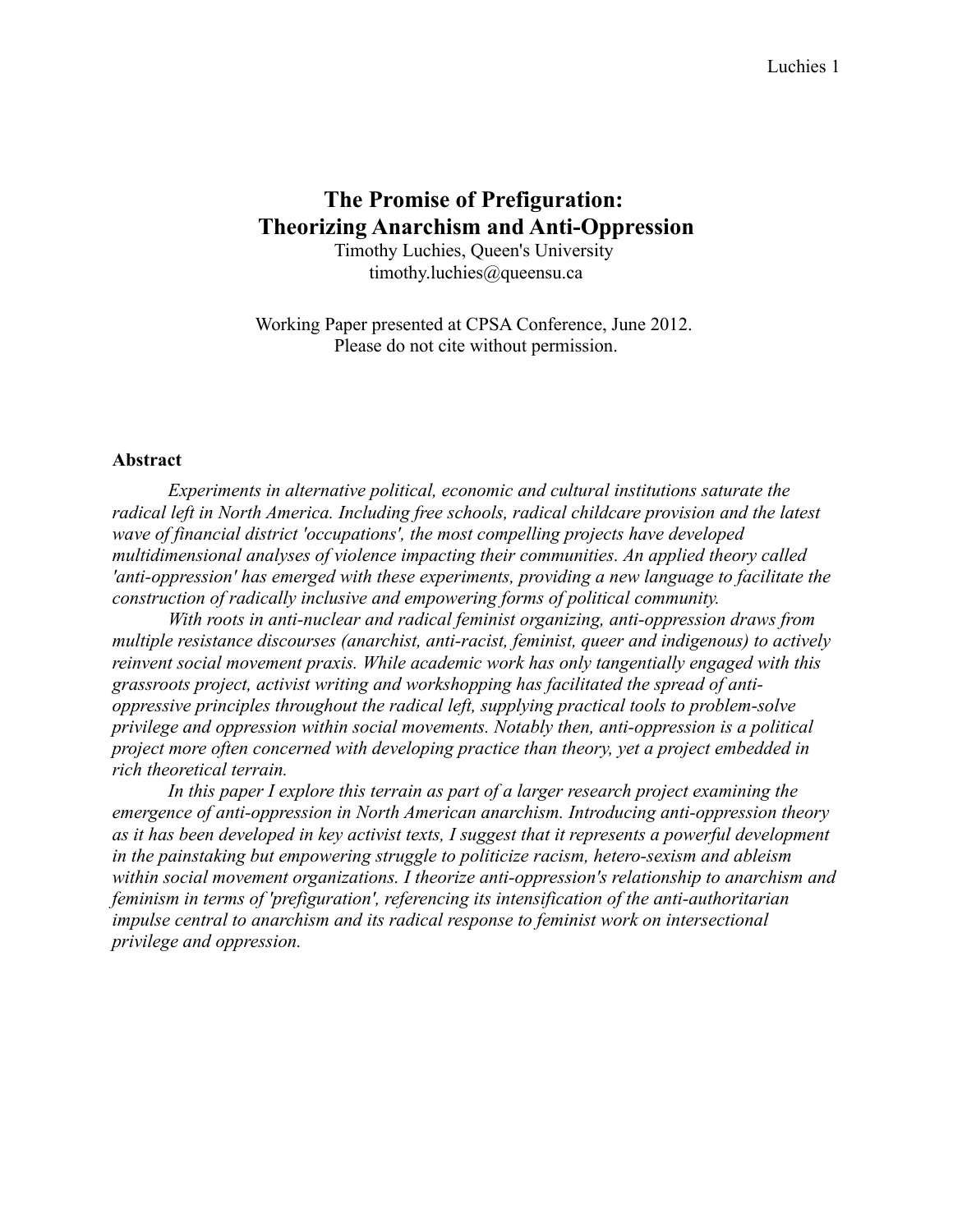#### **Introduction**

Experiments in alternative political, economic and cultural institutions saturate the radical Left in North America. Including free schools, radical childcare provision and the latest wave of financial district 'occupations', these projects are part of a long history of 'prefigurative' political struggle that refuses to separate its ends and means (Avrich and Pateman 1995; Bey 2003; Schantz 2006; Ervin 2008). The most compelling of these exhibit a multidimensional analysis of oppression combined with anti-authoritarian organization. Many groups are actively developing principles and practices that problem-solve power and privilege within their organizations while building empowering forms of political community. Anarchists call this work 'anti-oppression'.

Movement scholars suggest that this form of anti-oppression corresponds to a 'new' anarchist politics that emerged in the mid-1990s. Gordon writes that anarchism's rebirth occurred in the "convergences of radical feminist, ecologist, anti-racist and queer struggles, which finally fused in the late 1990s through the global wave of protest against the policies and institutions of neoliberal globalization" (2008:32). In a similar manner, Day credits both the 'new social movements' of the 1960's and "'older' traditions of marxist and anarchist socialism" with forming the roots of this 'newest' social movement (2005:4). These activists continue to renovate theories of oppression and resistance traditionally associated with the 'old' and 'new' Left. The editors of *Upping the Anti* conceptualize this process as an interweaving of three critical tendencies: "anticapitalism, anti-oppression, and anti-imperialism" (Conway et al. 2006:7-11). This intentional interweaving of resistances is significant because it transforms the composition and trajectory of social justice struggle. Activists' cross-pollination of theoretical and practical work produced a network of novel social movements that gained international recognition as they agitated against the threat of neoliberalism at the turn of the 21<sup>st</sup> century. The mass convergences of the alterglobalization movement were the product of innovative networks composed of grassroots antiauthoritarian activists. Such fusion of community organizing and large scale demonstrations were pivotal to the consolidation of 'new' anarchism and emerging anti-authoritarian discussions in North America concerning 'anti-oppression' politics (Bevington and Dixon 2005:195; Martinez 2002).

This paper theorizes anarchist anti-oppression as an evolving and prefigurative project that, while conditioned and constrained by the ideas and environment in which it is embedded, actively constructs relationships and organizations. This conceptualization of anti-oppression comes from and is attuned to activists' varied attempts to theorize how oppression is reproduced at inter-personal and organizational levels and how this process can be interrupted. Moreover, I propose this as the groundwork for a forum in which different practical experiments in interrupting (raced, gendered, able-bodied) domination in anarchist organizing can be studied and learned from. While it is a shared analytical and practical project, anti-oppression is neither singular nor static in its responses to power and privilege. Anti-oppression is contextual and reflexive, and works to build alternative and empowering forms of activist community using analysis from feminist, anti-racist, queer, anti-colonial, anti-capitalist and radical disability activism. By conceptualizing anti-oppression as dynamic and prefigurative, both its particular relationship to anarchism and its broader radical potential become apparent.

I explore this theoretically as part of a larger research project examining the emergence of anti-oppression in North American anarchism. Introducing anti-oppression theory as it has been developed in key activist texts, I suggest that it represents a powerful development in the painstaking but empowering struggle to politicize racism, hetero-sexism and ableism within social movement organizations. I theorize anti-oppression's relationship to anarchism and feminism in terms of 'prefiguration', referencing its intensification of the anti-authoritarian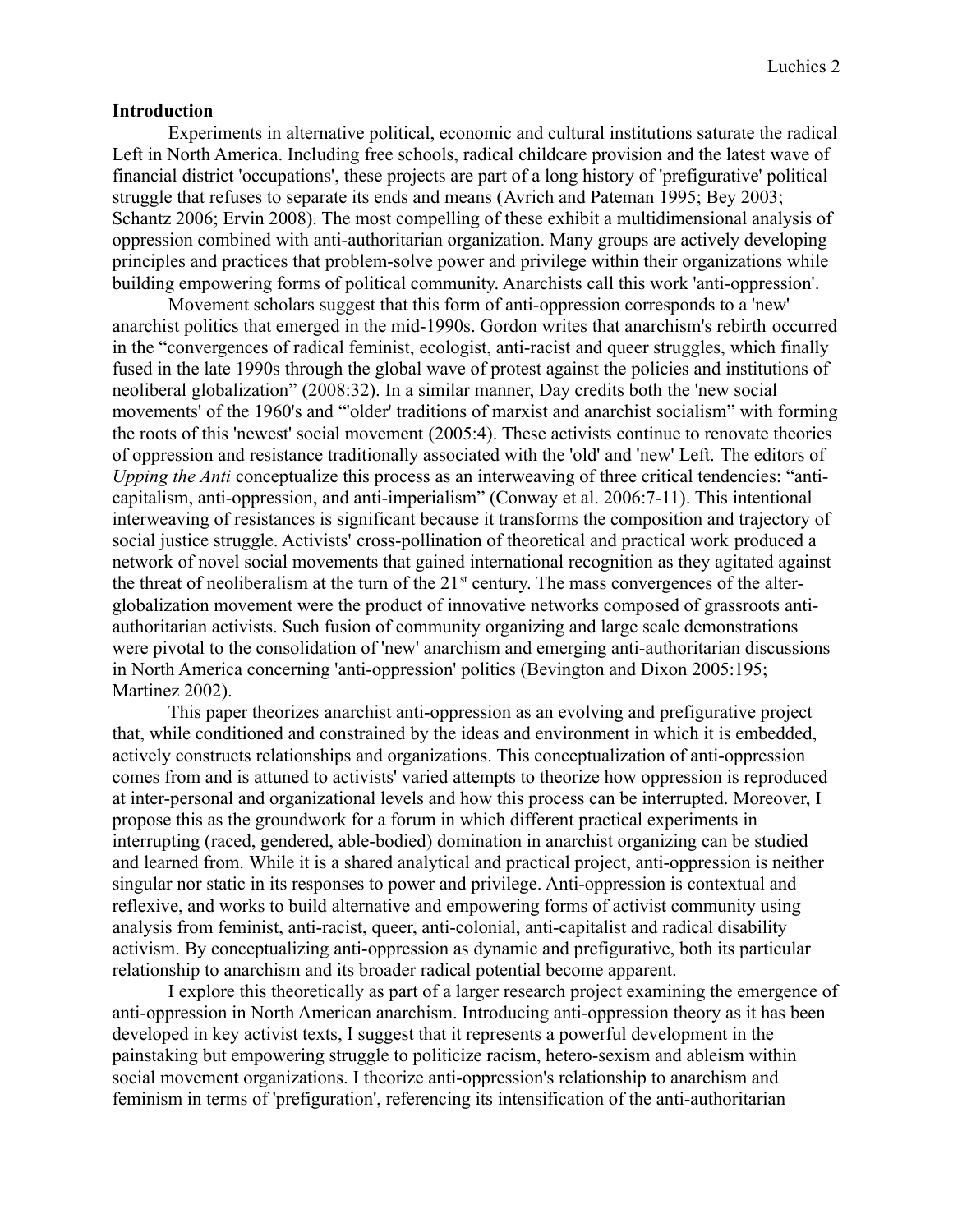impulse central to anarchism and its radical response to feminist work on intersectional privilege and oppression. In the first section of this paper I frame anti-oppression theory within anarchism through the politics of its production and dissemination. Following this, I sketch the contours of this 'anti-oppression' politics in relation to complimentary academic applications of intersectionality and the precedents for my theoretical work. I situate this notion of antioppression more fully in the final section of this paper through an examination of the politics of 'new' anarchism.

### **Anarchist Knowledge**

A commitment to expanding critiques of power is embedded in a range of social movement struggles. Diverse and interconnected movements have advanced political analysis of domination as both material (colonialism, capitalism, hetero-patriarchy) and cultural (White and cis-/male supremacy, individualism, hetero-normativity). Many now push beyond the limitations of this (material/cultural) binary to respond to multiple and intersecting systems of oppression. Activists are increasingly implementing this analytical work in their organizational structures, internal cultures and resistance strategies. Yet not only do social movements continue to be met with state repression, their radical analysis of domination and the evolution of their politics are obscured by liberal interpretations of resistance and social justice. This is an important reason to search out, document and share activists' radical work.

Popular discourse often separates activists' nuanced conceptions of injustice from their struggles through 'legitimate' legal and political channels. Critiques of settler colonialism, White and cis-/male supremacy, ableism, hetero-sexism and capitalism are rarely articulated in mainstream media. The state and liberal media often erase or dismiss such radical social critique and criminalize the political projects adhering to them, such as decolonization, collectivism and gender justice. Militant social movement actors and tactics are treated similarly. In this way, "histories of institutional reform in which freedoms are bequeathed from above" overwrite activists' success in "tear[ing] freedoms, resources and rights from the hands of elites" (Blaug 1999:44). The separation of militant tactics and critiques from struggles within 'established' arenas of politics is not only artificial, it is ideological. It strips the hard won victories of antiracists, feminists, anarchists and others of their radical edge and submerges them in liberal narratives of progress.

This process of submerging radical dissent is made possible by a series of myths surrounding the origins and development of Canada and the United States. These 'national mythologies' justify or erase the settler states' intensely violent history alongside multiple systems of exploitation and oppression (Razack 2002:1-4). Dominant media and policy frameworks regularly leave the state undisturbed in its founding myths and thus reproduce it as the primary and legitimate mode of politics. Social movement organizing is legitimate in these discourses only insofar as its method and message conforms to a 'civil society' codependent with the settler state and criminal justice system. If an activist project's conformity is in question, the relation of power to knowledge enables politicians and legal authorities to construct such radicalism as "alien, subversive, dirty, or sick" and thus a threat to liberal democracy (Campbell 1998:3; see also Wæver 1995; Foucault 1977; Neocleous 2008). Such discursive moves frame social justice struggles as a 'threat' by associating social order with the oppressive and exploitative status quo. Operating alongside the national mythologies of North America, discourses of threat pre-empt public knowledge and support of social movement struggle and promote division among activists.

Contemporary anarchism works to subvert and build alternatives to the power/knowledge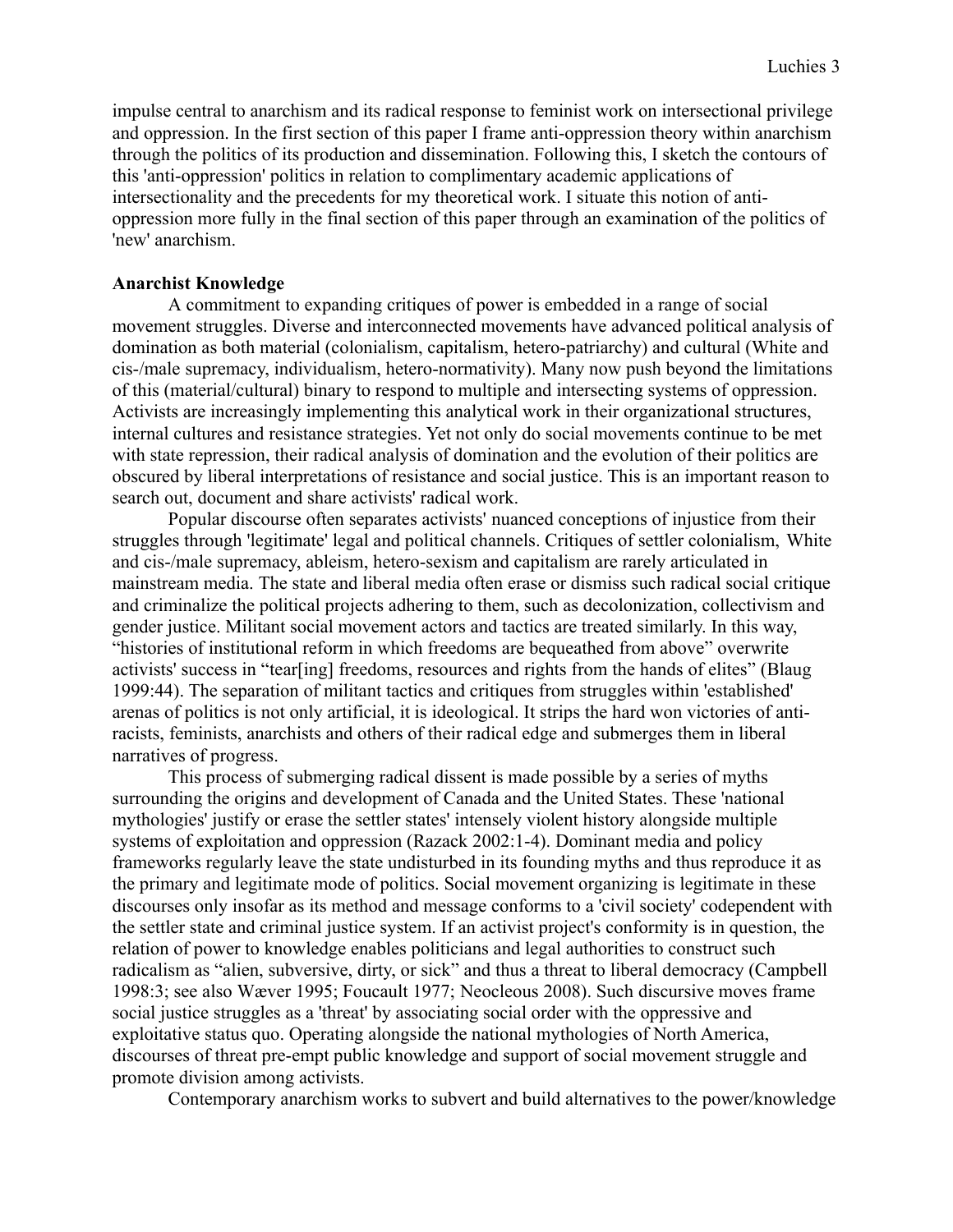exhibited here through what Foucault calls "a reactivation of local knowledges" (1977:85). Rather than centralize and Foucault's work exposing the historical contingency and instability of purportedly scientific and social truths revealed their contested and political nature. His focus on the power underlying scientific and state discourses – of authority, legitimation, application and function (Foucault 1972:50-2) – enables a critical analysis of the power relations that construct discourse. When such an analysis applied to state discourses of origin, security and threat as discussed above, one finds a disturbing web of institutions premised on violence and exclusion (Razack 2008; see also Stoler 1995; Smith 2005). When applied to anarchist knowledge and the participatory and grassroots practices that produce it, such a framework highlights its significance a space of subversive and emancipatory practice. To consider the "regime of truth" (Foucault 1977:131) operative in contemporary anarchism means first of all recognizing the collective nature of its processes of knowledge production, transmission, contestation and function. That is, "to read the form itself as political, as part of the doing of political theory, rather than merely the passive vehicle for circulating it" (Ferguson 2011:71). Anarchist knowledge creatively combines a critique of traditional notions of authority and centralized power/knowledge with a prefigurative political orientation. In addition to their content, the very process of anarchist education, workshopping or writing is subversive. Production of zines and other media is a form of self and communal empowerment challenging traditional and authoritarian modes of expertise and knowledge production. Not only are texts often written communally, they are regularly shared and read either face-to-face with the authors or in small communities of activists. Duncombe (2008) provides a seminal analysis of zine (small, selfpublished pamphlet) production, one of the main mediums of anarchistic knowledge production. While his focus is not solely anarchist texts, he notes a latent politics of DIY (do-it-yourself) and cooperative production processes, the proliferation of informal networking, and the construction of alternative communities as 'antithesis' of dominant culture (see also Eichhorn 2010, Bell 2001). Duncombe's observation of the subculture's 'politics by example' leads him to conclude that it holds the promise of radicalization or political catharsis (2008:199). This promise of radicalization is evident in anarchist texts, many of which could be considered a particularly politicized subset of Duncombe's 'zine underground'. Writes Jeppesen, these texts are "produced by anarchist communities engaged in much more than media production, as part of this culture, anarchist zines produce practices of equality beyond the zine, in effect contributing to the groundwork for long-term social sustainability" (2010a:2). This has implications for the production, dissemination and legitimation processes of knowledge, since the means by which (activist) knowledge is produced and shared are pivotal to its reception and legitimation (Eichhorn 2001; Jeppesen 2010a). 'New' anarchist literature thus emerges as "an autonomous, non-centralized kind of theoretical production, one that is to say whose validity is not dependent on the approval of the established regimes of thought" (Foucault 1977:81). Production, dissemination and legitimation of work are important facets of 'new' anarchist knowledge production and are intimately tied together in the work of writing, sharing, archiving, distributing, reading and workshopping.

The subversion of the sort of power/knowledge embedded in the academy and state, and creation of alternative and communal knowledge is visible in many 'new' anarchist texts. INCITE!'s working document on sexual assault, GenerationFIVE's transformative justice resource book, Unsettling Minnesota's *Unsettling Ourselves*, and even a single-author zine like *Said the Pot to the Kettle* are all active in this work. They are representative in form and function of the vast array of knowledge produced by and for 'new' anarchists. INCITE's (2005) *Gender Oppression, Abuse, Violence* framework is the cooperative product of organizers, activists and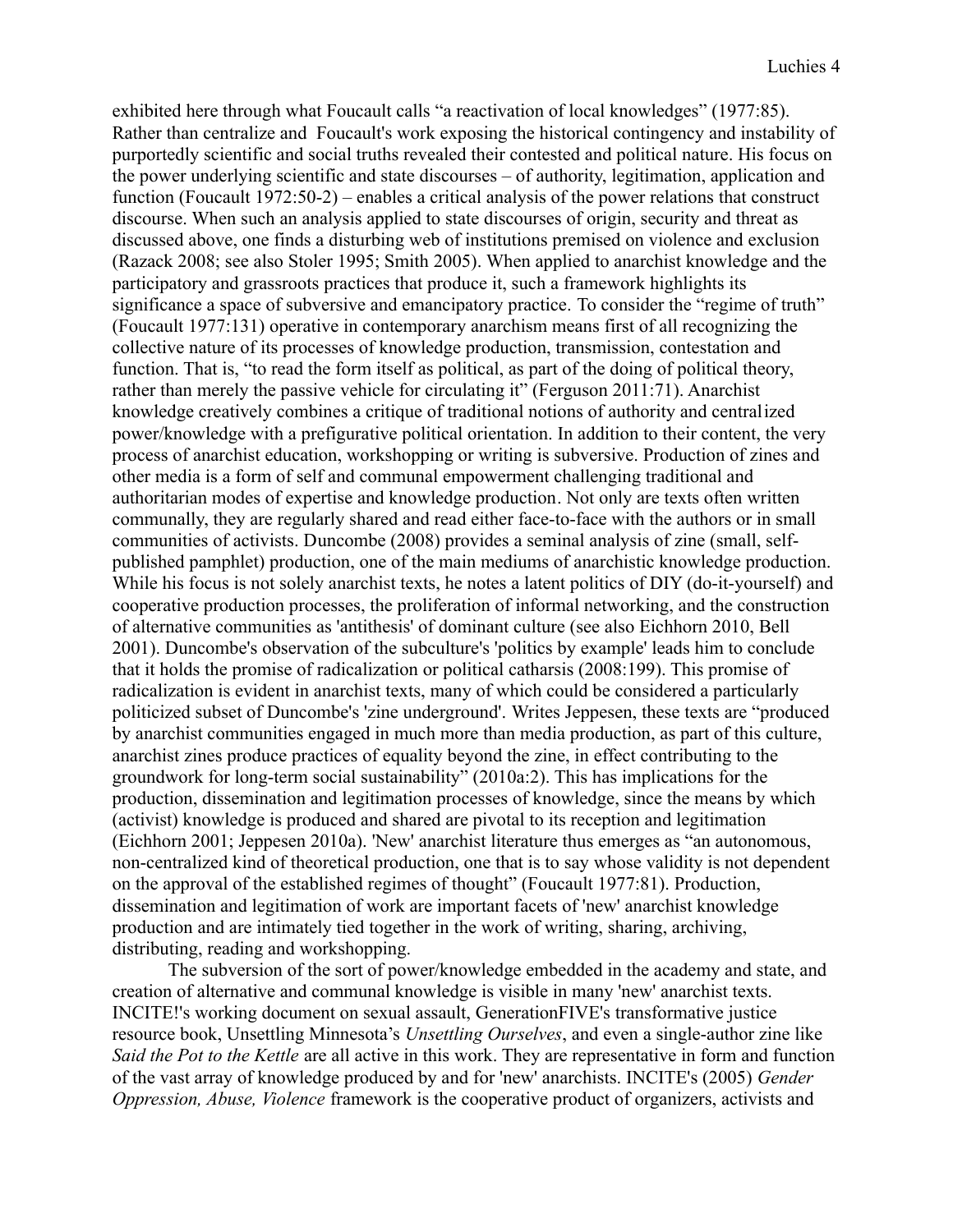academics. It is not provided as an authoritative or expert analysis, but rather as a tool for activists with the goal of education and empowerment. It is framed as a work in progress meant to spark further reflection and dialogue on the subject of violence within activist communities. Generation FIVE is also a collaborative project and draws from a range of political projects concerned with the support of survivors of sexual assault and development of transformative accountability processes. *Toward Transformative Justice* (2007) is not just a product of the authors and editors engaged in its writing and editing. The project is explicitly oriented towards the development and spread of community-building processes around child sexual assault. Their aim is not to provide a manual, but to encourage activists to take from Generation FIVE's framework and innovate community processes fitted to their particular context and resources. *Unsettling Ourselves* (2009) emerged from a working group concerned with decolonization and political coalition between settler and indigenous communities. This document collects writing of academics and activists and supplements them with individual and communal reflections on positionality, ally-ship and anti-colonial struggle. Designed as a resource for other activists, *Unsettling Ourselves* is a call for readers to educate and implicate themselves in ongoing colonialism and anti-colonial resistance in North America. Like the texts above, it provides theoretical analysis and examples from the working group to kickstart a process of reflection and response. Finally, even those contributions to anti-oppression work which come from single authors, like *Said the Pot to the Kettle* (n.d.), emerge from collective struggle. As with most such work, the author explicitly acknowledges the myriad ways their work here draws from broader networks of activism (n.d. 3). They suggest the zine be taken as one imperfect contribution to the larger struggle to politicize oppression within anarchist organizing, and suggest further resources for this work. Such anti-authoritarian anti-oppression works toward community building and knowledge production that actively resists liberal and statist notions of education and resistance. The strength of this is that through the very process of producing and localizing knowledge, they are empowering themselves and their communities. Anarchist anti-oppression thus constructs and strengthens political community through a collective process of confronting racist, ableist, hetero-sexist and classist oppressions.

## **Anti-Oppression and Intersectionality**

With roots in anti-nuclear and radical feminist organizing, anarchist anti-oppression draws from multiple resistance discourses (primarily anarchist, anti-racist, feminist, queer and indigenous) to actively reinvent social movement praxis. While academic work has only tangentially engaged with this grassroots project, activist writing and workshopping has facilitated the development and spread of anti-oppression principles throughout the radical Left, supplying practical tools to problem-solve privilege and oppression within social movements. Notably then, anti-oppression is a political project more often concerned with developing practice than theory, yet a project embedded in rich theoretical terrain. This section sketches the contours of what anarchists have come to call 'anti-oppression' referencing complimentary social movement research and the concept of intersectionality. I discuss scholarly work that politicizes oppression within social movements as both a compliment and a contrast to 'new' anarchist antioppression. In so doing, I argue 'new' anarchist anti-oppression is best theorized as a grassroots prefigurative project and a forum for experiments in interrupting oppressive power relationships.

Some of the most powerful and relevant academic precedents for theorizing anarchist anti-oppression as I do here comes from recent anti-racist feminist studies of social movement and community organizations. Deeply critical of conventional social science, these scholars employ theoretical frameworks informed by intersectionality to produce critiques of race, class,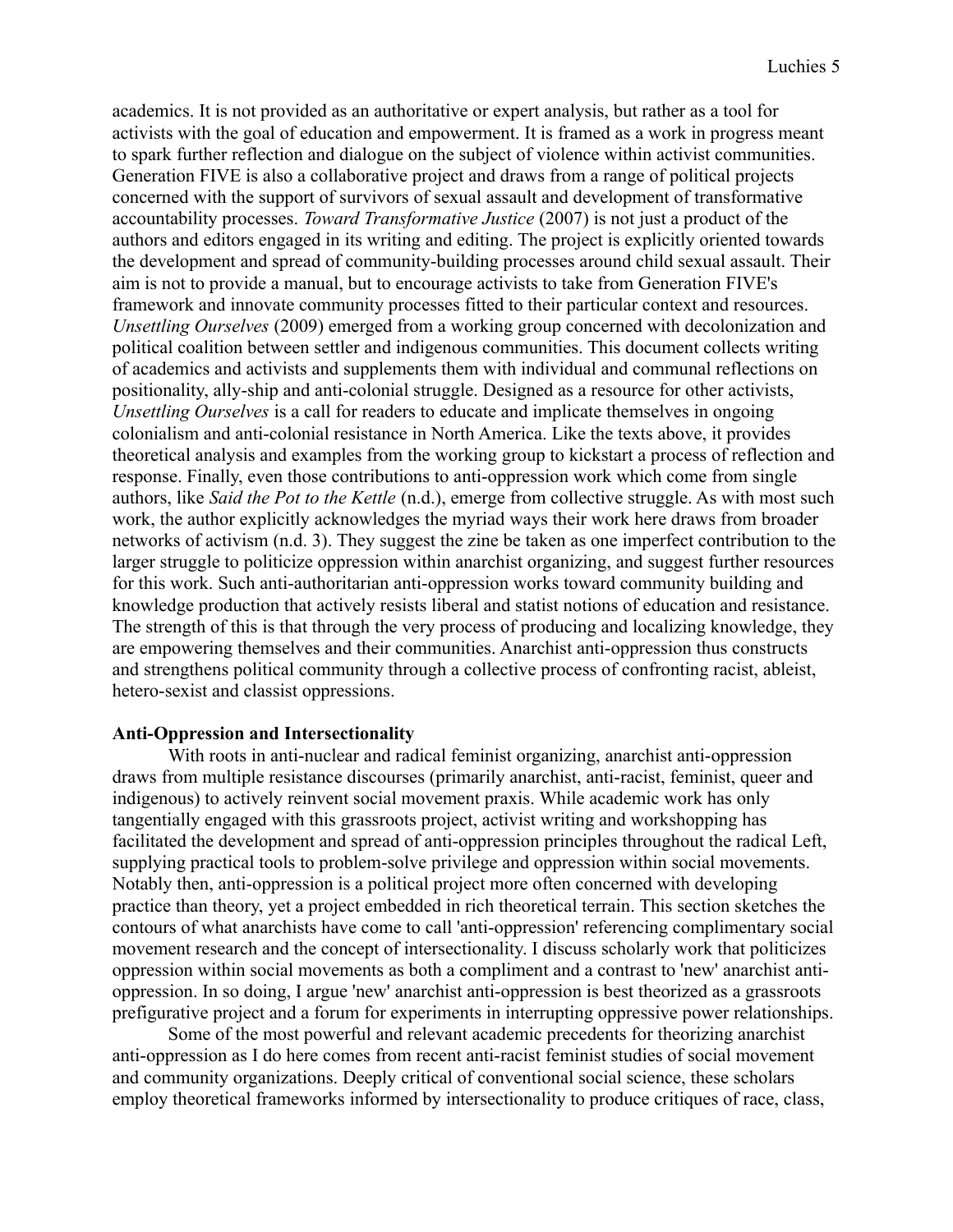gender and sexuality within movement settings. Importantly, while this work is written and published from the academy, Ward (2004) notes that intersectionality emerged as grassroots feminist and anti-racist critique from the margins of civil rights and feminist struggle in the late 20<sup>th</sup> century (see Combahee 1977). As I will discuss further below, 'new' anarchists draw from similar analytical roots, and are engaged in parallel analytical work producing theory, situated critiques of organizational norms, and resources for confronting a range of oppressions.

In a recent article naming the silences of mainstream social movement research, Correa (2010) notes the normalized operations of race and gender in state sanctioned repression and systemic social and economic violence against particular (racialized, feminized) groups of people and forms of activism. She finds that particular processes of oppression and violence experienced at community and inter-personal scales are submerged in broad discussions of context and 'political opportunity' (Correa 2010:84,5). Such targeting is only visible through reference to critical social theory emerging from feminist, queer, anti-racist and other social justice movements. Failing to account for social norms and material consequences of White, settlercolonial, hetero-patriarchal, ableist and capitalist contexts means failure to address the impact of some of the most powerful institutions structuring social movement activity. Zemlinskaya (2010) illustrates the impact of gender and context on social movement membership and dynamics. She notes that forms of organization and action may be differently accessible and hold different dangers to activists depending on normalized gender roles and relations (2010; for a class-based argument, see Piven and Cloward 1979; regarding race, see Ostrander 1999; on sexuality, see Ward 2004). Poster (1995) observes how multiple and sometimes conflicting critiques of power and feminist struggle have emerged from different experienced intersections of race, class and gender oppression. She argues that activists' experiences and perspectives in regards to race, class and gender regimes often delimit movements' organizational goals and structures. This in turn feeds into unhealthy and power-laden relationships within and between activist communities. Recognizing the historical and continued consequences of unaddressed privilege and oppression within movements is an important backdrop for anti-oppression politics. It is central to sustainable community and coalition building that we, as activists and academics, work towards responding effectively to the societal and interpersonal impact of racism, settlercolonialism, hetero-patriarchy, ableism and capitalism.

A lack of serious attention to social movements' internal politics can have significant consequences. This has been argued time and again by historians of anti-poverty activism (Piven and Cloward 1979), feminism and anti-racism/anti-colonialism (Davis 1983; Smith 2005), anarchism (Olson 2009) and others. These particular authors suggest that submerged histories within the radical Left are an important place to begin (re-)building coalition and affinity-based struggle. They also advocate studies of political dissent that trouble common-sense understandings of social movement strategy and organization. Their work shows that organizational practices can never be stabilized in struggles against multiple oppressions. Central to this argument is a conceptualization of intersectional analysis and practice as conscious, continuous, and often cumulative.

Such attention to the different facets of activism and organization is key to theorizing intersectionality and prefiguration as they inform 'new' anarchism. Ward (2004) provides an example of such an analysis sensitive to multiple oppressions at interpersonal and organizational scales. She demonstrates a nuanced interrogation of how organizational context, mission and goals, and interactions with external institutions produce distinct experiences of oppression. These personal and communal experiences are made visible in Ward's work through applying an intersectional framework of oppression onto internal social movement processes. Ostrander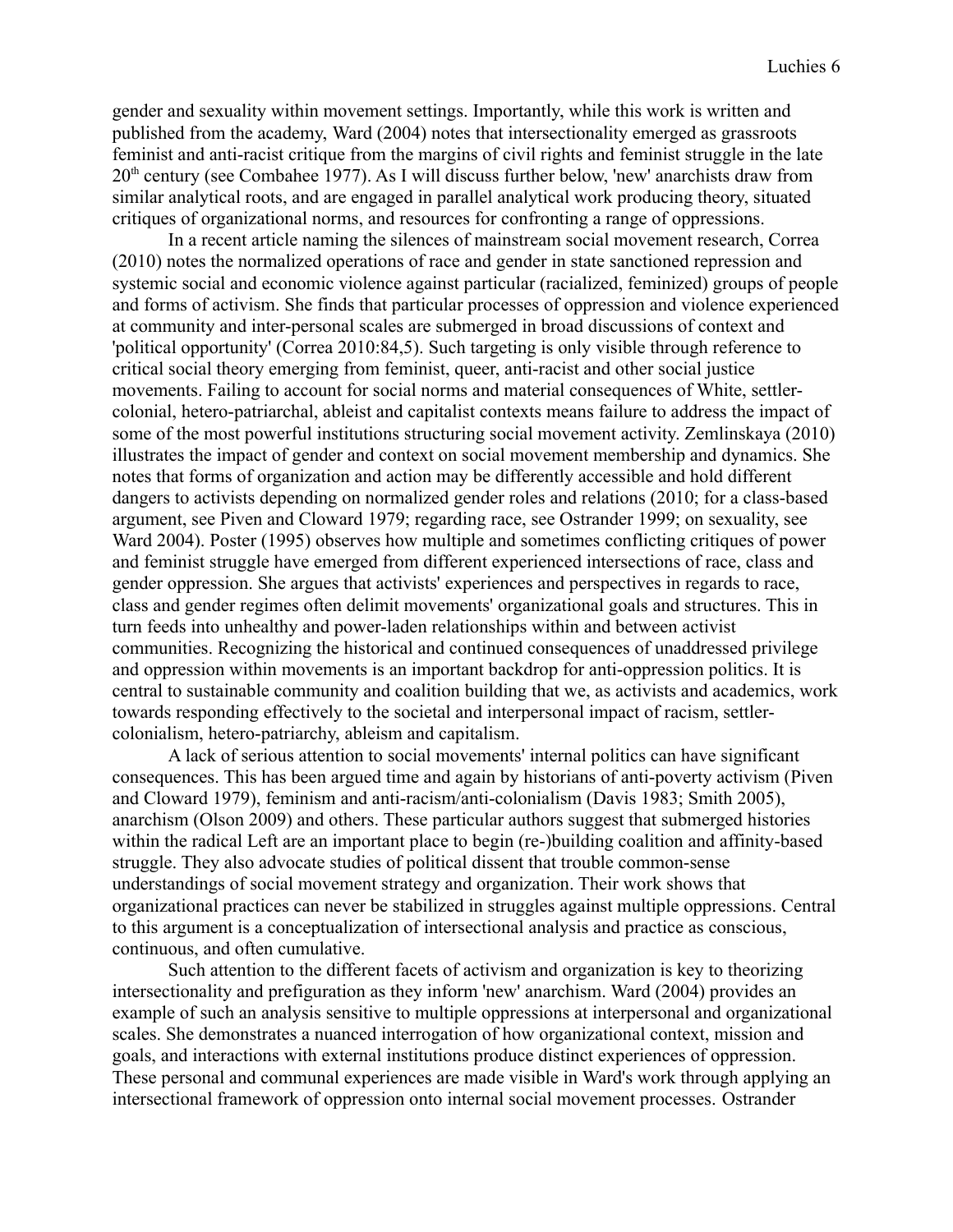(1999) similarly applies an intersectional analysis in her examination of negotiations of race and gender within a putatively nonhierarchical organization. She follows her subject, a People's Community Fund, as it attempts to challenge multiple forms of subordination in its internal political operations through "an organizational dynamic of cross-gender and cross-race solidarity" (Ostrander 1999:629). Ostrander deftly identifies the way many challenges faced by the group were raced and gendered: the marginalizing effects of consensus decision making, divisions of labour and responsibility, and perennial conflicts around structural reform within the Fund. Not only is her analysis sensitive to the implications of such contention across a number of different organizational practices, Ostrander makes clear these political struggles are not without a broader context: "organizational transformation toward a feminist and progressive vision is a process, a goal to be reached for, with its course perhaps best described as an ongoing and unstable project" (1999:641). This research is instructive for its combined sensitivity to multiple arenas of politics within the Fund, the struggle of actually transforming oppressive and marginalizing relationships within the organization, and the theorization of this work in relation to intersectional and process-centred understandings of anti-oppression practice. In so doing, Ostrander provides us with a polished form of the grassroots work central to anarchist antioppression.

Just as Ostrander and others adapt intersectional analysis to identify, analyze and reflect on particular conflicts and developments within movement organizations, so too do many activists in their day-to-day anti-oppressive work. The anti-racist and feminist scholars above are doing invaluable work to excavate the silences in mainstream social movement theory and fuse academic and activist resources toward anti-oppressive ends. Yet the affinities between such scholarship and grassroots anti-oppression should not obscure the primary political work of naming and responding to oppressive dynamics within activist spaces. This has never been primarily an academic pursuit. A range of writings and practice has emerged from and intervened within activist spaces, often complementary to academic analyses of intersectionality. Such work can be traced back even before Collins' (2000) and Crenshaw's (1989) seminal analytical works introducing intersectional and interlocking oppression as a tool for black feminist theory and legal critique. While their work solidified this framework in feminist and anti-racist discourse, it closely resembles the theoretical approach put forward in Combahee River Collective's *Black Feminist Statement* (1977). This latter document was a direct outgrowth of personal and political struggle against racism, hetero-sexism and economic exploitation (Combahee 1977:s2), and is representative of anti-oppression struggle more immediate and accessible to grassroots practice.

The history of social movement struggle in North America is peppered with such interventions. Increasingly this critical and prefigurative work disturbs unspoken White, hetero, middle-class, settler/citizen and cis-gendered norms within social justice organizing, and helps to clarify and present alternative and suppressed modes of political struggle. Spanning the continuum from historical to theoretical analysis, 'new' anarchist networks have worked diligently to expand the boundaries of the political to account for oppression in social justice struggle. Like *A Black Feminist Statement*, work by Unsettling Minnesota, Generation FIVE, INCITE!, Colors of Resistance and the Catalyst Project politicize and respond to the complex power dynamics faced by social movement organizations and networks. They have adapted an intersectional analysis of oppression to activist spaces to produce tools that empower and educate their communities. Activist projects such as these blur the boundaries between theory and practice, radicalizing their communities with insights drawn from feminist, anti-racist, queer, indigenous, disability and anarchist struggle. 'New' anarchists' renovation of organizing practices and reclamation of multiple histories of struggle has lent their work new potency for addressing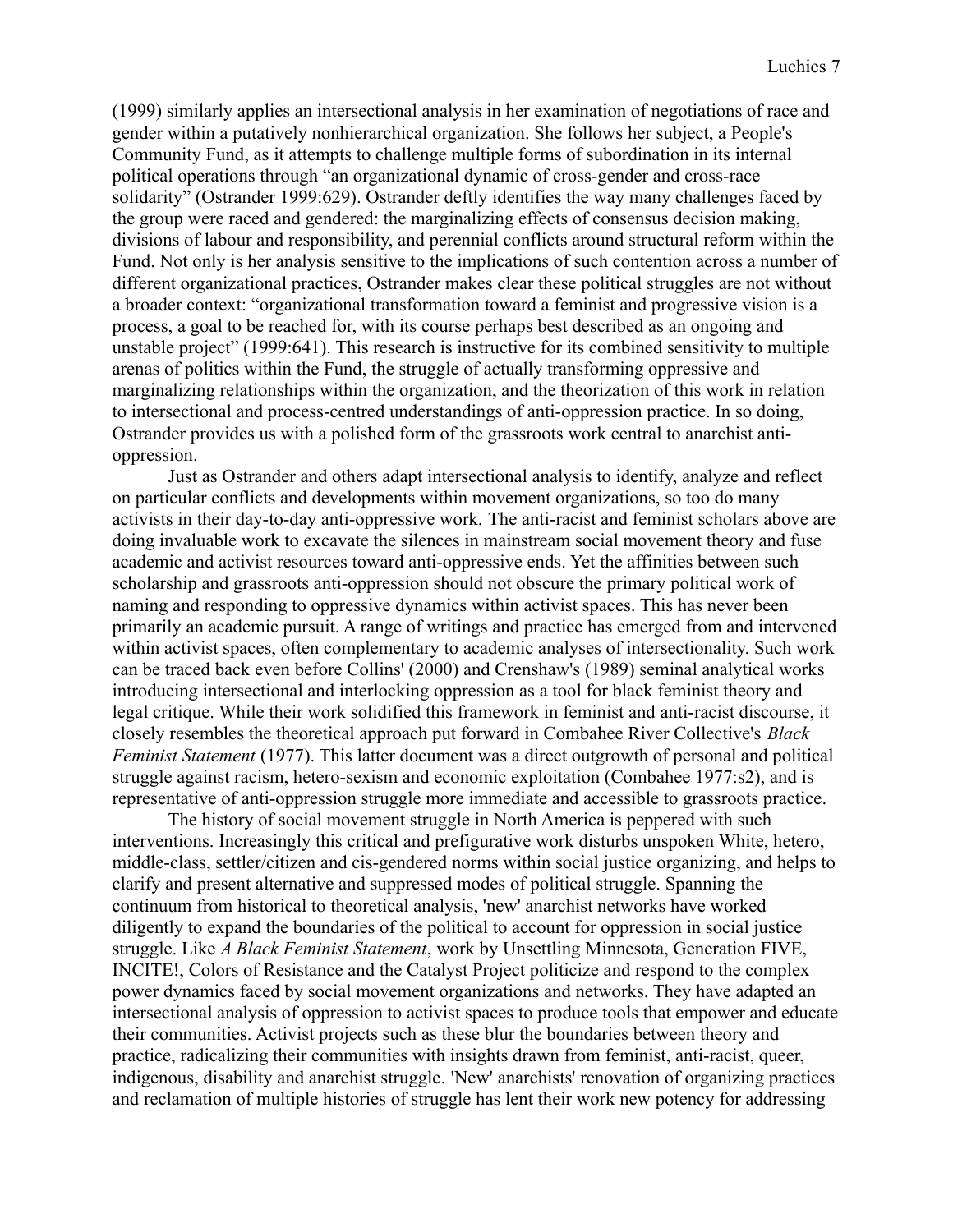internal hierarchies. Radicals from a range of backgrounds are now actively innovating and implementing practical responses to marginalization and violence within movement organizations. It is this work, rarely represented in academic journals, but referenced in workshops and working groups, zines, web portals and other activist media, that has come to be called 'anti-oppression'.

Anarchists use 'anti-oppression' to refer to applied theory bent on identifying and eliminating violence within movement organizations, and building empowering forms of political community (see Khan et al. 2006; Love & Rage 2011; Collectif 2011). Anti-oppression frames these struggles as involving a multidimensional (personal, relational, organizational) and progressive subversion of normalized White and cis-/male supremacy, ableism, hetero-sexism and classism. It starts from a broad historical understanding of how these forms of domination operate at global and regional levels, and politicizes their infiltration into movement building (Crass 2002a; 2006).

As noted by scholars above, oppression and exploitation take many forms in social movement organizing. Anti-oppression similarly takes diverse shapes within 'new' anarchist communities across North America. The reflexive work of anti-oppression in anarchism is evident in critical interventions into every aspect of anarchist politics including decision making, organizational structure, division of labour, resource management, tactics, subcultural norms and security (see Walia 2006; Miriam & Ali n.d.; Threat n.d.). Such interventions are integral to a broader grassroots process of "becoming aware and naming the mechanisms of power that are active at the points of junction of different systems of oppression, to better combat them" (Collectif 2011:2). By working to understand the particular relations of power operating within anarchist organizing, anti-oppression entails pro-active development of norms and structures responsive to such critique, often by way of working groups and skill sharing. This critical and constructive process is documented and shared through activist media, producing resources for other activists in the form of how-to manuals, narratives and critical reflections.

The evolution of anti-oppression within anarchist politics is in many ways a product of evolving ideas about where and how oppression is (re-)produced and where and how it might be interrupted. Anti-oppression is not a stable or homogenous body of work. It is not drawn from a single theoretical framework for understanding inter/personal and systemic power dynamics, though this paper concentrates on intersectionality as particularly important. Anarchist antioppression theory and practice has been spurred on by multiple understandings of how oppression works. Often anti-oppression is approached by activists through anti-racist feminist scholarship theorizing interlocking or intersectional oppressions (Davis 1983; Crenshaw 1989; Collins 2000; hooks 2000). These approaches to oppression redefine it as multiple and intersecting, and a product of multiple interdependent systems of domination, including imperialism, capitalism, White supremacy, heteronormativity and patriarchy. Further, this theoretical framework encourages multiple resistances, positing "a definite distinction between that marginality which is imposed by oppressive structures and that marginality one chooses as site of resistance – as location of radical openness and possibility … continually formed in that segregated culture of opposition that is our critical response to domination" (hooks 1990:153). This is an important facet of intersectionality – in its expanding work to expose the complexity of the particular 'matrix of domination' (Collins 2000:227) operative in North America, it does not rule out struggles across the differences it reveals. It rather provides theoretical tools with which to do so more effectively. In recent years academics have adapted intersectionality to analysis of particular clusters of privilege, including those adhering to white, middle-class and activist masculinities (Brittan 1989; Ross 1995; Yúdice 1995; Goldrick-Jones 2001; Connell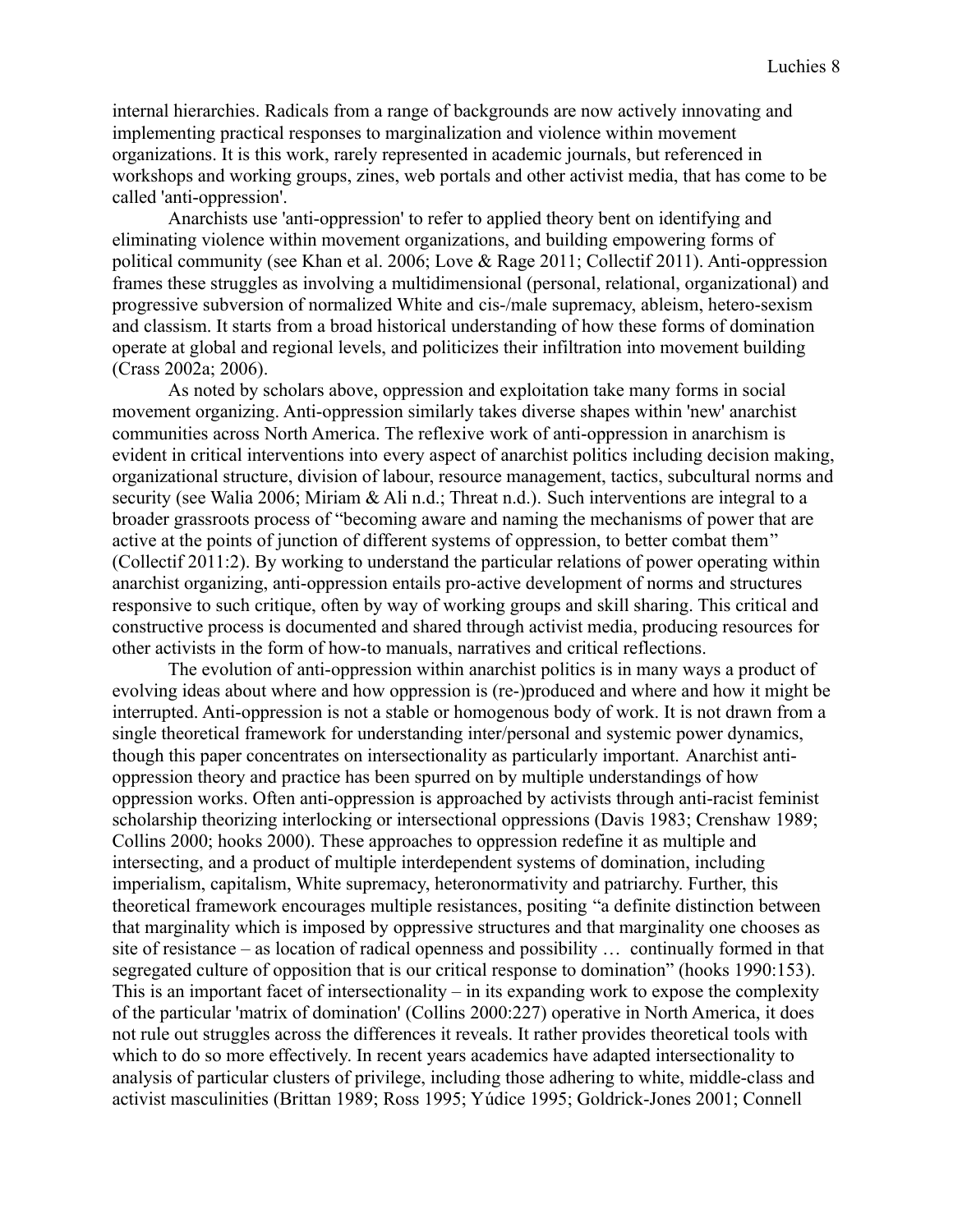2005). Such work is relevant to analyzing anarchism as an historically White, cis-/male and middle-class dominated ideology. It might even be considered an academic equivalent of some analysis emerging from anarchist anti-oppression (*Said the Pot* n.d.; Crass 2002b).

Concentrating on an intersectional analysis of oppression focuses but does not foreclose recognition of the varied ways anti-oppression has been operationalized and contested within 'new' anarchism. As illustrated in Brittan's (1989) or Connell's (2005) critical synthetical work, taking intersectionality as a starting point for thinking about oppression does not silence their analysis of performativity (Butler 1990) and discourse (Foucault 1990). Likewise, interventions that dovetail with poststructuralist and queer theoretical work are increasingly important to the process by which anti-oppression is developing within anarchism. Critical insights from a wide range of struggles take a central role in anarchists' discussions of direct action and organization. There have been a number of important interventions by activist/academics applying and expanding intersectionality and queer theory in particular to renovate anarchist practice. These adaptations include theoretical synthetical work (Ben-Moshe et al. 2009; Shannon and Willis 2010; Sheppard 2010; LA COiL n.d.; Shannon and Rogue n.d.), critiques of actions and organizational norms (Principle 1998; Hewitt-White 2001; Highleyman 2002; Martinez 2002; Nopper 2005; Walia 2006; Russell n.d.) and alternative building (Crass 2002b; Crass and Geoff 2002; INCITE! 2005; Gaarder 2009; Jeppesen 2010b). Not only do these writers openly contest problematic notions of autonomy and individualism historically embedded in anarchist praxis, they promote a kind of sustainable communal accountability central to building infrastructures of resistance across privilege and identification. Practical questions of accountability, decisionmaking process, divisions of labour and security culture are integral to the way these discussions have appeared and progressed.

Anarchist work on anti-oppression targets a wide range of theoretical and practical problems. Much of the time anti-oppression critique and workshopping is met with resistance. One of the most contentious issues among anarchists concerned with alternative building is strategy. The classical anarchist pre-occupation with revolutionary anti-state and anti-capitalist struggle often inhibits the difficult work of building critical knowledge around colonialism, racism, cis and hetero-sexism and ableism. Such a focus often dismisses anti-oppression work as a distraction from the central programme of fomenting insurrection or building revolution (Dixon 2011; see Gelderloos 2010). Activists have argued likewise that the glorification of counterculture lifestyles (punk, vegan, DIY) as a political strategy of 'opting out' is counterproductive to building sustainable and effective resistance against domination (Martinez 2002; Ervin 2008; Alchemy 2009; Olson 2009). Such critique is usually balanced by calls for community and coalition building attuned to the ways in which race, class, gender, ability and sexuality are interwoven with the power of the state, market, culture.

The language of identification and oppression often present in texts and workshops concerned with anti-oppression practice has also been a point of struggle for anarchists (O'Brien 2003; Gelderloos 2010; Shannon and Rogue n.d.). Anarchist work drawing from existentialist, postmodern, or queer theory sometimes functions to simply obscure and dismiss the power dynamics revealed by anti-oppression. In many more cases, activists challenge received understandings of oppression, and in so doing help nuance and strengthen the project of confronting domination in anarchist spaces. Beyond these, contested conceptions of empowerment (Alchemy 2009; Gelderloos 2010; Ruby n.d. Anger), liberation (Crass and Geoff 2002; LA COiL n.d.; Clarke n.d.), community (Nomous 2007; Aguilar et al. 2008; Ben-Moshe et al. 2009; Clarke n.d.; Knoch n.d.), revolution (O'Brien 2003; Tov n.d.) accountability (Aguilar 2007; Crass 2006; Thomas n.d.), autonomy (Anti-Mass n.d.) and oppression (Anarchy n.d.), are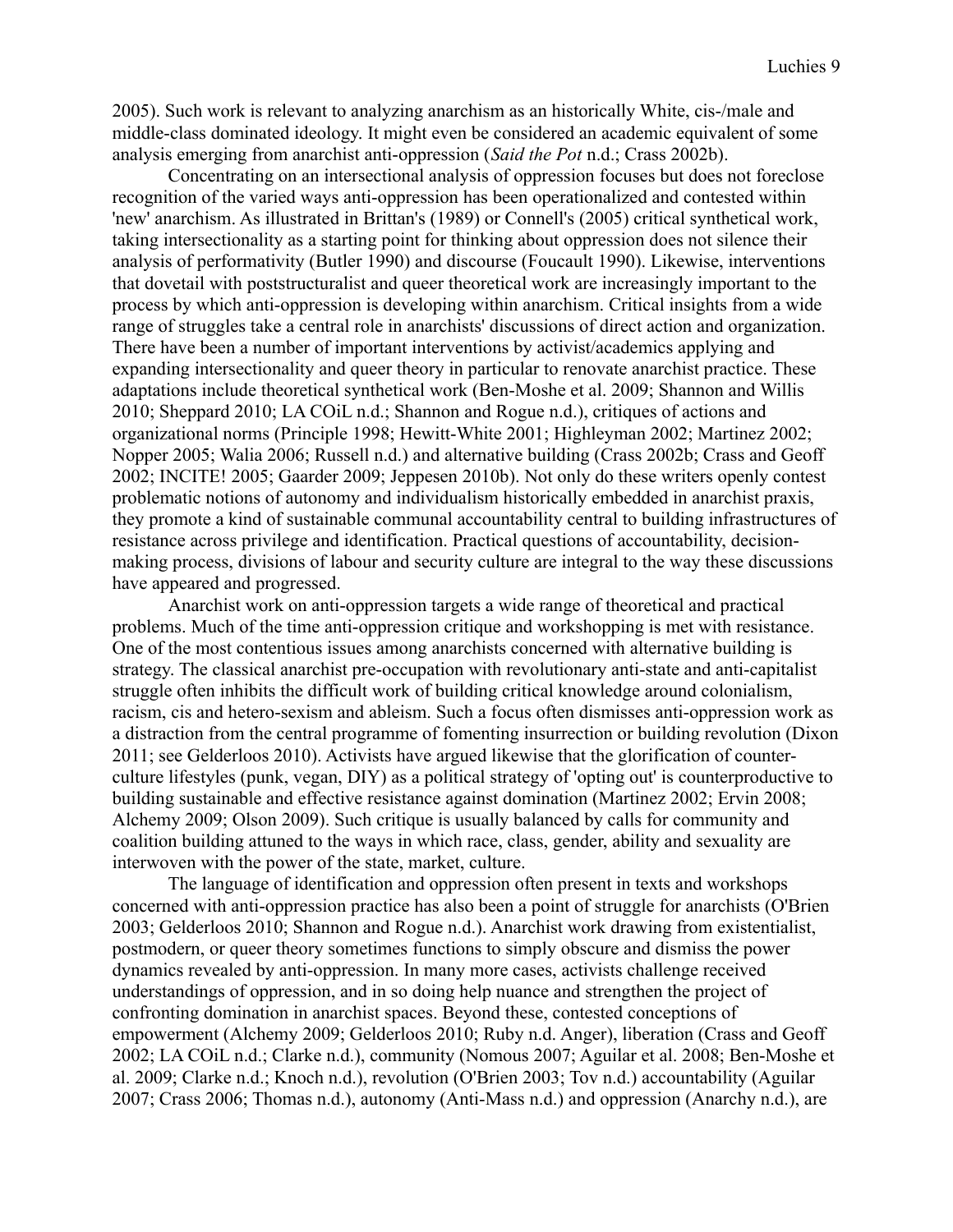evident in theoretical work emerging from 'new' anarchist organizing. The differing content given these concepts functions to erase or engage with the struggle of bringing a political analysis of gender, class, race, sexuality and ability into political spaces often largely White, male and middle-class. Interwoven with this varied theoretical contention is concern with specific areas of practice: direct action tactics, consensus process, affinity. These will be examined in the next section with direct reference to 'new' anarchism.

I have argued above that anti-oppression constitutes a collaborative grassroots project of analyzing and confronting power within the anarchist movement. Anti-oppression as such is distinct from external scholarly work mapping oppression in relation to social movement organizations. It is not singular or static, but rather a cluster of reflexive theories and practices. The development of anti-oppression within anarchism is visible in the texts produced by activists theorizing and problem-solving their political experiments. This theoretical and reflexive work discursively and materially constructs anti-oppression politics. It also provides important feedback on the feasibility of different experiments across broad networks of anti-oppression practice. As will be discussed further below, anti-oppression is a key component to anarchist prefigurative praxis.

#### **Prefiguration and the 'New' Anarchism**

This section introduces 'new' anarchism, the setting within which this innovative grassroots project of anti-oppression is underway. Discussing the central ideas of direct action, affinity and consensus as they are theorized in 'new' anarchist politics, I argue that they are intimately related to prefiguration and are important to the practice of anti-oppression. Similar to the discussion of anti-oppression above, 'new' anarchism is best considered an activism emerging from multiple resistance struggles in North America. Its current form is rooted in "convergences of radical feminist, ecologist, anti-racist and queer struggles" (Gordon 2008:32). Yet it is painfully evident that relations of power and privilege as structured in the dominant settler societies of North America remain a problem for anarchist activists. Direct action tactics, consensus decision making and affinity-based organization – the building blocks of 'new' anarchism – do not by themselves dissemble White and cis-/male supremacist, ableist, heterosexist and classed power relations. As noted above, even anarchism's orientation towards antioppression is not automatic. Yet when transformed through anti-oppression, 'new' anarchism has powerful potential for dismantling power relations both at a societal level and within social movement organizations.

Recent developments in anarchist ideology and tactics have resulted in theorization around the development of a 'small-a' anarchism (Gordon 2008:24), the spread of 'anarchistic' politics across the radical Left (Day 2005), and the emergence of 'new anarchists' (Graeber 2002; Williams 2007). The evolution indicated here is argued to correspond to a cross-pollination of prefigurative ideas and practices on the radical Left. Day (2005) labels the resulting struggles the 'newest social movements', as they operate with an innovative understanding of politics informed by the interaction of feminist, indigenous, queer, anti-racist and anarchist struggles. In this characterization of contemporary alter-globalization struggle and the activist groups networked within it, Day takes a step beyond many postmarxist thinkers. Writers in the postmarxist tradition emphasize and encourage conceptualizations of revolution and social change as more process than event (Mouffe and Laclau 2001; Hardt and Negri 2004; Holloway 2002). Day (2005) shares this emphasis, but draws attention to an evolution of practice not fully expressed by the 'counterhegemonic' struggles theorized by these writers (see also Adkin 2002). He notes a shift from working to build formal mass organizations to affinity-based networks of struggle, and from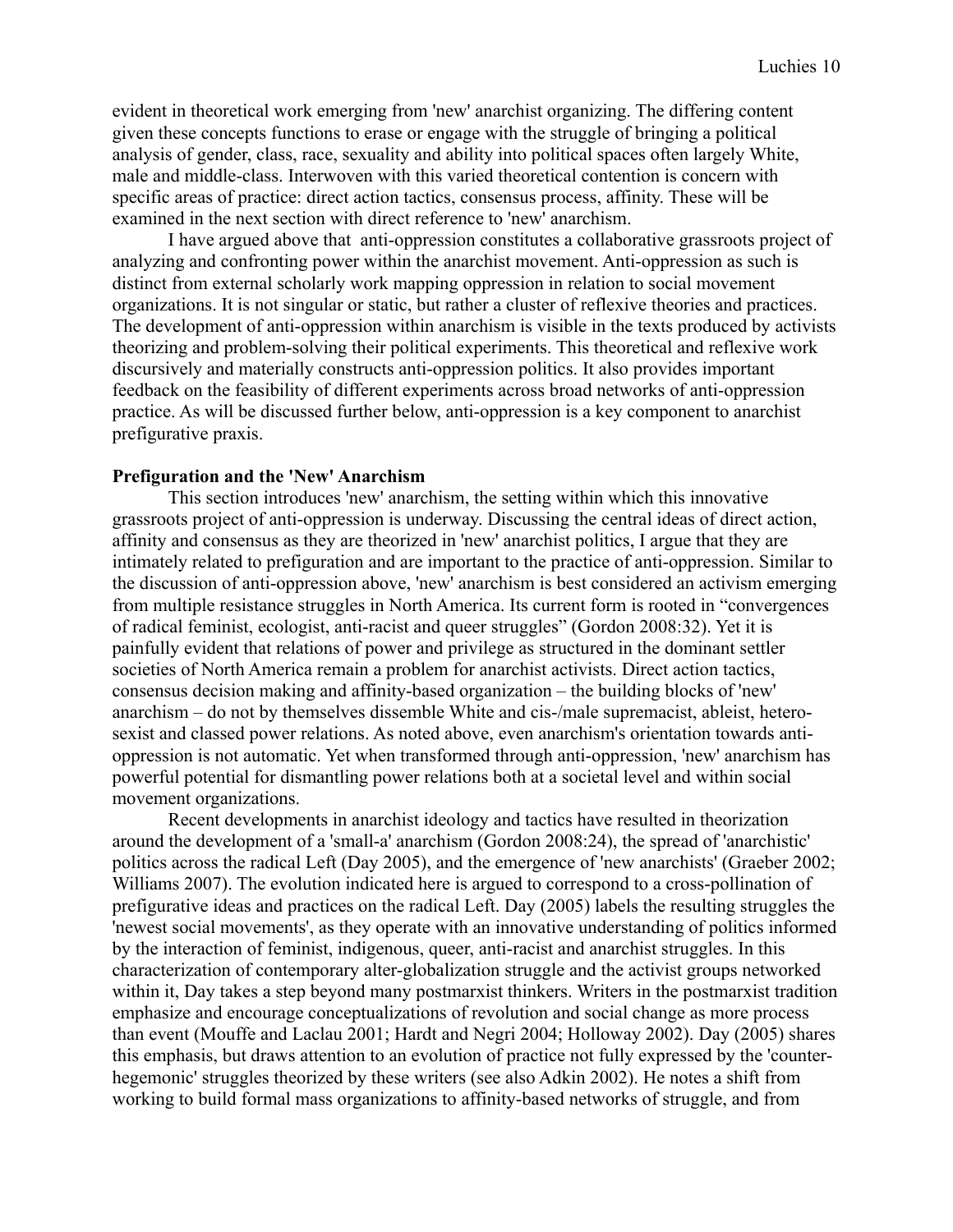totalizing critiques of bureaucracy or capitalism to political analysis responsive to multiple and overlapping systems of domination. It is the resulting activism that is discussed here as 'new' anarchism, for which the manifold oppressions faced today "are ever-present as possibilities, and therefore must be continuously acknowledged and warded off to the greatest extent possible" (Day 2005:155). Each of the authors engaging with this innovation of anarchist politics note that the label of 'anarchism' is neither a popular nor especially accurate descriptor of many social movement struggles they would place under these labels. Their continued usage of anarchist descriptors, like my own, stems rather from the reasoning that anarchist ideas and tactics have had a profound influence on this new activism (Graeber 2002:62; Day 2005:19-20; Gordon 2008:12-14; Williams 2007:298-299). At the same time, the modified descriptors are an imperfect attempt to recognize how the resurgence of anti-authoritarian ideas in North America has been influenced by indigenous, feminist, anti-racist, queer and socialist struggles over the past half century.

This shift in social movement practice has made possible both the evolution of anarchist anti-oppression practice and the theoretical work of this paper. The continued interactions of feminist, anarchist, anti-racist and other radical activist groups has produced and sustained the work of anti-oppression in diverse social movement settings. The particular sort of anarchistic and prefigurative activism emerging in this process connects reflection and resistance in a compelling way through "conscious attempts to alter, impede, destroy or construct alternatives to dominant structures, processes, practices and identities ... [and] not just the *content* of current modes of domination and exploitation, but also the *forms* that give rise to them" (Day 2005:4, italics original). These aims are embedded in the contents of 'new' anarchist texts (Crass and Geoff 2002; Knoch n.d.; LA COiL n.d) as well as the processes and networks through which theory is shared and implemented – as discussed earlier in this paper. But this critical and creative work is most compelling when it takes the form of anti-oppression work targeting the power relations that impede social movement struggle.

Central to 'new' anarchist approaches to anti-oppression is the idea of prefiguration. It has become a powerful force within many different streams of anarchist activism (such as syndicalist, prison abolitionist or ecologist). The push of prefiguration functions in each instance to re-organize movement struggles to create and seize opportunities for activists to build new relationships 'in the shell of the old' (such as in the workplace, with criminalized populations or with nonhuman life). At its most fundamental, it is a radical applied theory of social transformation that emphasizes building alternative political, economic and cultural infrastructures within existing oppressive contexts (Graeber 2009:203; Day 2005:37; Maeckelberg 2011). This transformative framework is a central means through which 'new' anarchist work on anti-oppression sets itself apart from more mainstream and bureaucratic variants of anti-oppression (see INCITE! 2005; Generation FIVE 2007; also LA COiL n.d.; Shannon and Rogue n.d.). Similar ends have informed a great range of progressive political work and were particularly central in the new social movements of the 60's and 70's. Recent decades have seen substantial innovation of prefigurative praxis in anti-authoritarian politics (Graeber 2002; Notes 2003; From Act Up 2002; Maeckelbergh 2011). While anarchists and many others have long been concerned with living their political critique, the focus of this lived practice in North America has been radicalized with the emergence of 'new' anarchism. The idea of prefiguration is, for the purposes of this paper, addressed below through the applied theories of direct action, consensus and affinity.

Direct action blending cultural and political activism including radical arts (theatre, music, poetry) and the claiming of space (social centres, schools, workplaces) have been central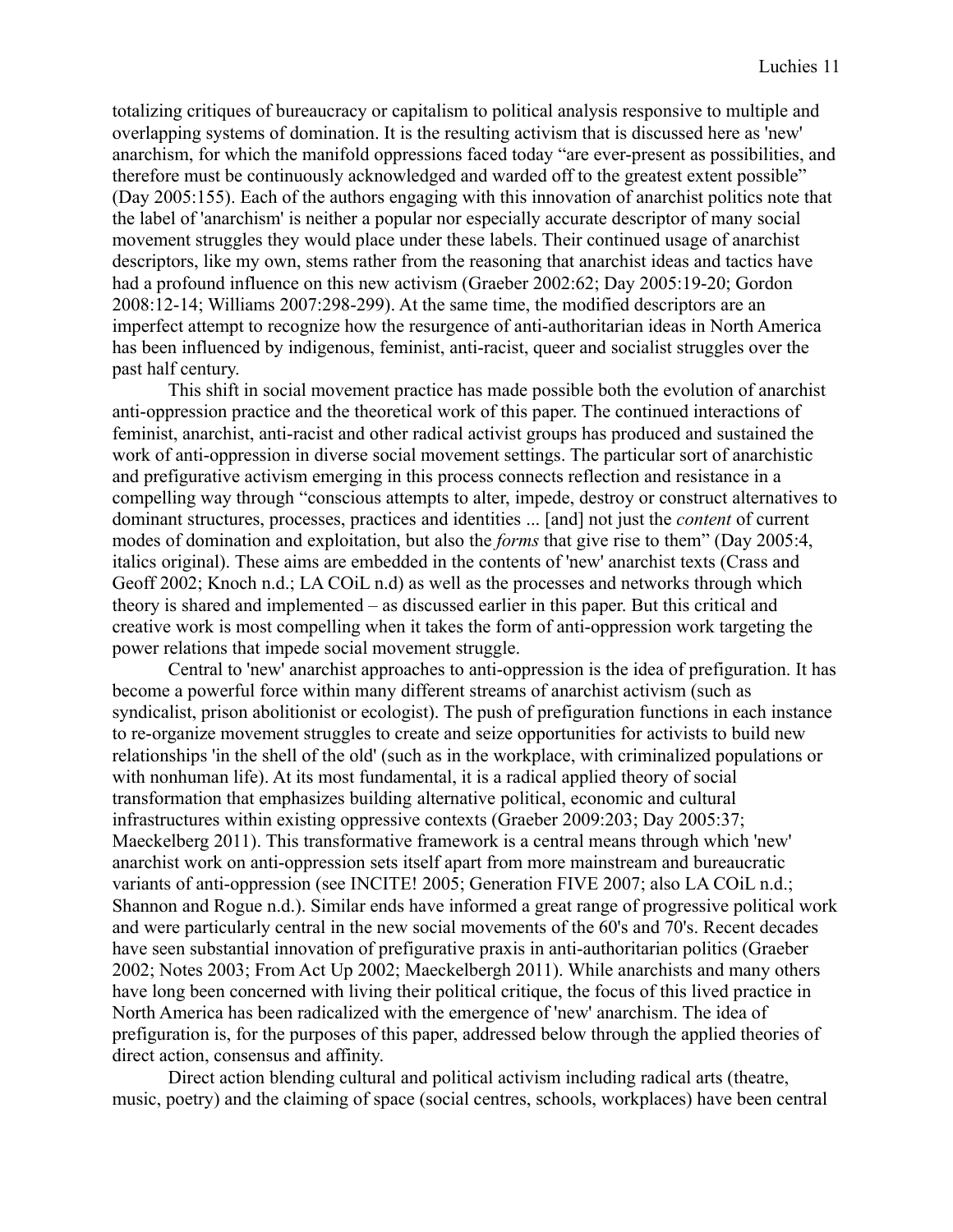to anarchist organizing in North America since at least the turn of the  $20<sup>th</sup>$  century (Avrich and Pateman 1995; Ferguson 2011). The continued innovation of direct action in anarchist groups is closely related to the idea of prefiguration discussed above. Involving a 'dual strategy' of simultaneously challenging domination and enacting alternatives (Gordon 2008:18), direct action is concerned with implementing the idea of prefiguration at a very practical level. Its contemporary form emerged at the overlaps of anarchist, anti-racist and feminist struggles (Barrow 2002; Moynihan 2002; Graeber 2009). Direct action is significant for understanding prevailing notions of prefiguration in 'new' anarchism because of its requisite refusal to play by the rules governing state and corporate resource networks. Rather, through direct action individuals and communities work creatively and directly to meet their specific needs; the reclamation of state or market resources for these purposes is considered a subversive, but ultimately unreliable project (Jeppesen 2010a:13). In this melding of prefiguration and direct action, activists focus their energy primarily on building empowering political relationships and spaces in the process of confronting or subverting systems of oppression and exploitation. The practicality of direct action in turn informs contemporary applications of prefiguration, where "prefiguration is something that people *do*... the alternative 'world' is not predetermined: it is developed through practice and it is different everywhere" (Maeckelbergh 2011:3). There is a broad spectrum of direct action tactics that reflect this critical and prefigurative impulse and operationalize anarchist ideas at the intersections of varied social movement struggles (Day 2005:22-36; see also From Act Up 2002; Notes 2003; Jeppesen 2010b). Anti-oppression, the subject of this research, is among them.

As with direct action, the idea of 'affinity' is central to the innovation of prefigurative and anarchist activism. Direct action is often practiced through affinity group specialization and networked organization. This connectivity is "based on diverse, ad-hoc coalitions – giving rise to a pluralist orientation which deemphasizes unity of analysis and vision in favour of multiplicity and experimentation" (Gordon 2008:42). Affinity groups are thus a kind of working-group model developed around the practice of direct action: "consensus-driven and oriented to achieving maximum effectiveness with a minimum of bureaucracy, infighting and exposure to infiltration ... typically consisting of 5-20 individuals" (Day 2005:35). Affinity is important for the work of anarchist anti-oppression because it constitutes a space of intense inter-personal relationships and the launchpad for intervention into broader systems of domination. "[I]t has great potential and is immediately addressed towards action, basing itself not on the quantity of its adherents, but on the qualitative strength of a number of individuals working together in a projectuality that they develop together as they go along" (G.C. and O.V. n.d.:15). As they are directly relevant to the unique development of anti-oppression within 'new' anarchist politics, I unpack these constitutive elements of 'affinity' below.

At the most basic level, affinity groups' efficacy is made possible by concentrating activists' skills through specialization and networked communication. Jo Freeman (2002) famously speaks of the inefficiency of 'unstructured groups', a critique recycled many times by critics of anarchist, feminist, and other social justice activism engaged in anti-bureaucratic organizing practices. Yet despite these adaptations of her argument, a close reading of her argument reveals that what she considers 'exceptional' is actually the affinity-group norm: task oriented, small and relatively homogeneous and highly interactive groups of a dozen to two dozen people (Freeman 2002:58). Affinity groups are intentionally designed to "multiply the strength of each member. By working collectively in small numbers, the small group utilizes the various contributions of each person to their fullest, nurturing and developing individual input" (Levine 2002:63). These collectives mobilize around concrete and often complimentary projects: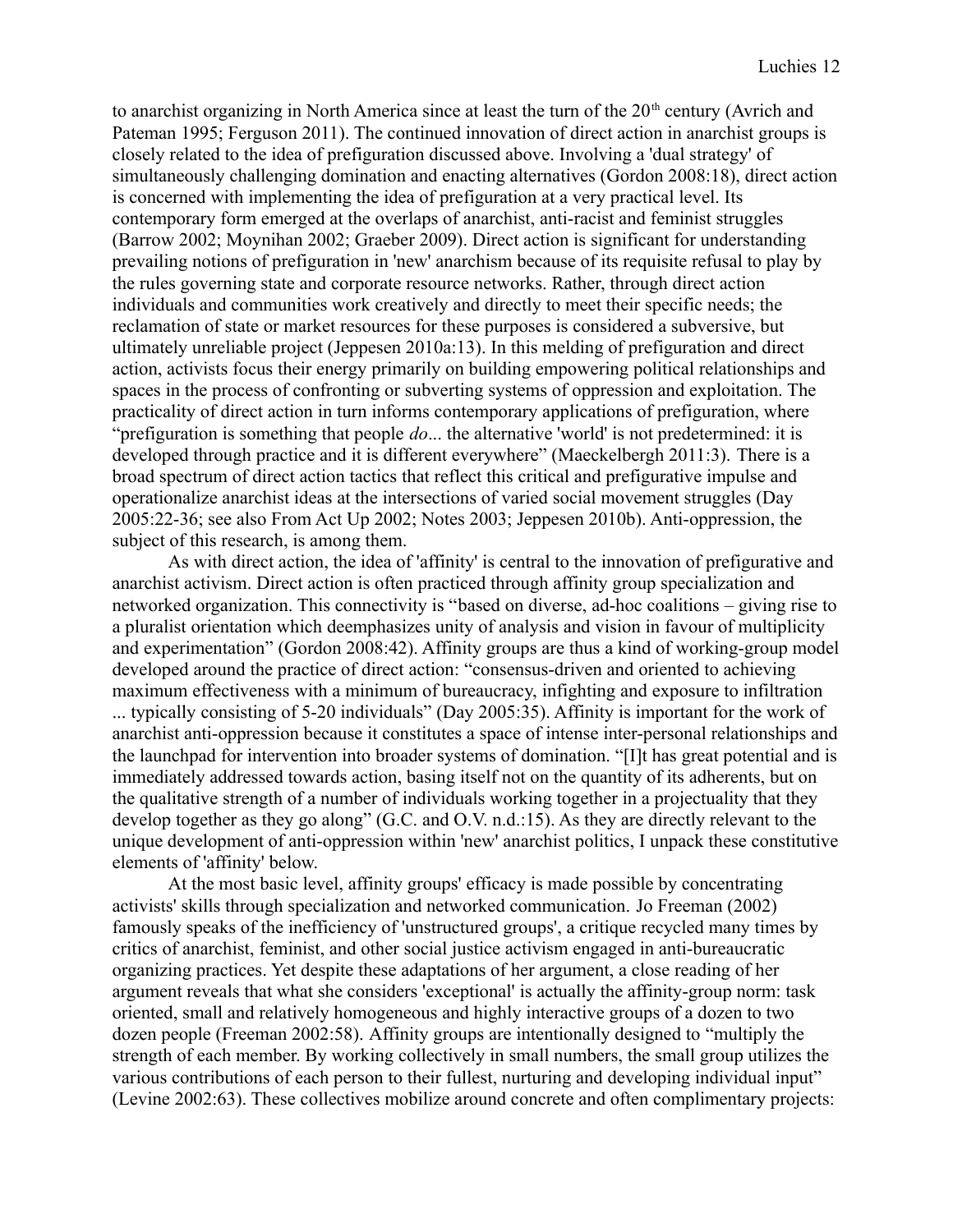"copwatching, communications, health care, street theatre" (Notes 2003:88). Coordination of these projects is organized through decentralized networking or 'spokes-councils' in which each 'spoke' (delegate) is primarily a conduit for dialogue: "they explain what their group is intending to do, bring proposals, and convey information and proposals back to the group for it to consider selectively" (Graeber 2009:37; see also Moynihan 2002:168; Gordon 2008:71). A similar division of labour was famously operationalized by anarchists during the Spanish civil war; in North America such flexible and networked systems of mutual aid have reemerged most visibly in summit protests and other large scale demonstrations (Juris 2005, 2008; St. John 2008). Affinity, as a form of organization and a theory of political practice, has thus become embedded within broader understandings of 'new' anarchism as networked and malleable. The gradual development of dense and large scale networking capabilities on the radical Left has allowed affinity to become a general organizing principle for anarchists.

Yet while activist communities are newly theorized as "*n*-dimensional networks of networks," this should only be done while explicitly acknowledging the diverse precedents of such an organizational framework (Day 2005:182-6; Olson 2009; Ervin 2008). Affinity (like direct action and consensus) has multiple histories, and can be traced back not only to Spanish, Argentinian and French anarchists, but radical feminists, Quakers (by way of Movement for a New Society), and the 50's Black Freedom movement in North America (Barrow 2002; Notes 2003; Graeber 2009; Dupuis-Déri 2010). The importance of these precedents cannot be overstated. State and inter-state political environments have been shaped violently through neo-/colonial power relationships in which the pressures to conform to particular liberal and capitalist norms are more often than not reinforced by threat of military intervention. The voluntary adaptation and innovation of radical political organizations across social movements and struggles constitutes a powerful contrast. The full potential of affinity-based politics has not (and perhaps by definition, cannot) be reached. Affinity within and between movements requires sustained work, and is preempted in no small way by the various systems of domination constitutive of North American society. The oppressive functions of White and cis-/male supremacy, hetero-sexism, ableism and capitalism can remain operative and naturalized in 'new' anarchist collectives; cultural and social histories do not magically disappear in 'interstices' (Holloway 2002) 'autonomous zones' (Bey 2003) or 'counterpublics' (Sheppard 2010). Addressing these residual forms of power and privilege as they manifest in 'alternative' and 'autonomous' spaces is a central goal of anti-oppression.

Also implicated in the notion of affinity and emergent in the spread of 'new' anarchism, is consensus decision making. While a perhaps straightforward concept, the actual operation of consensus can be quite complex; affinity groups' small scale and task-orientedness are important conditions in making this aspect of the 'new' anarchism possible (Dupuis-Déri 2010:49). Consensus "start[s] by assuming that a diversity of perspectives is a value in itself, that no one could really convert another completely to their point of view, and it's probably a bad idea to try. Debate turns not on questions of definition but on immediate questions of action in the present, and the emphasis on maintaining egalitarian structures follows directly from that" (Graeber 2009:321). The form of these 'egalitarian structures' varies, but often include a number of specialized facilitation roles, as well as a complex deliberation process which includes various hand signals and multiple ways to register dis/agreement or concerns with the group. Movements to 'block' a decision or move to modified consensus are available, but on the condition that they conform to a group's founding principles which delineate the purpose of the affinity group's existence and its perceived way/s forward. Because the focus of such work is on direct action and the cultivation of horizontal relationships, the sorts of contention that arise do so within an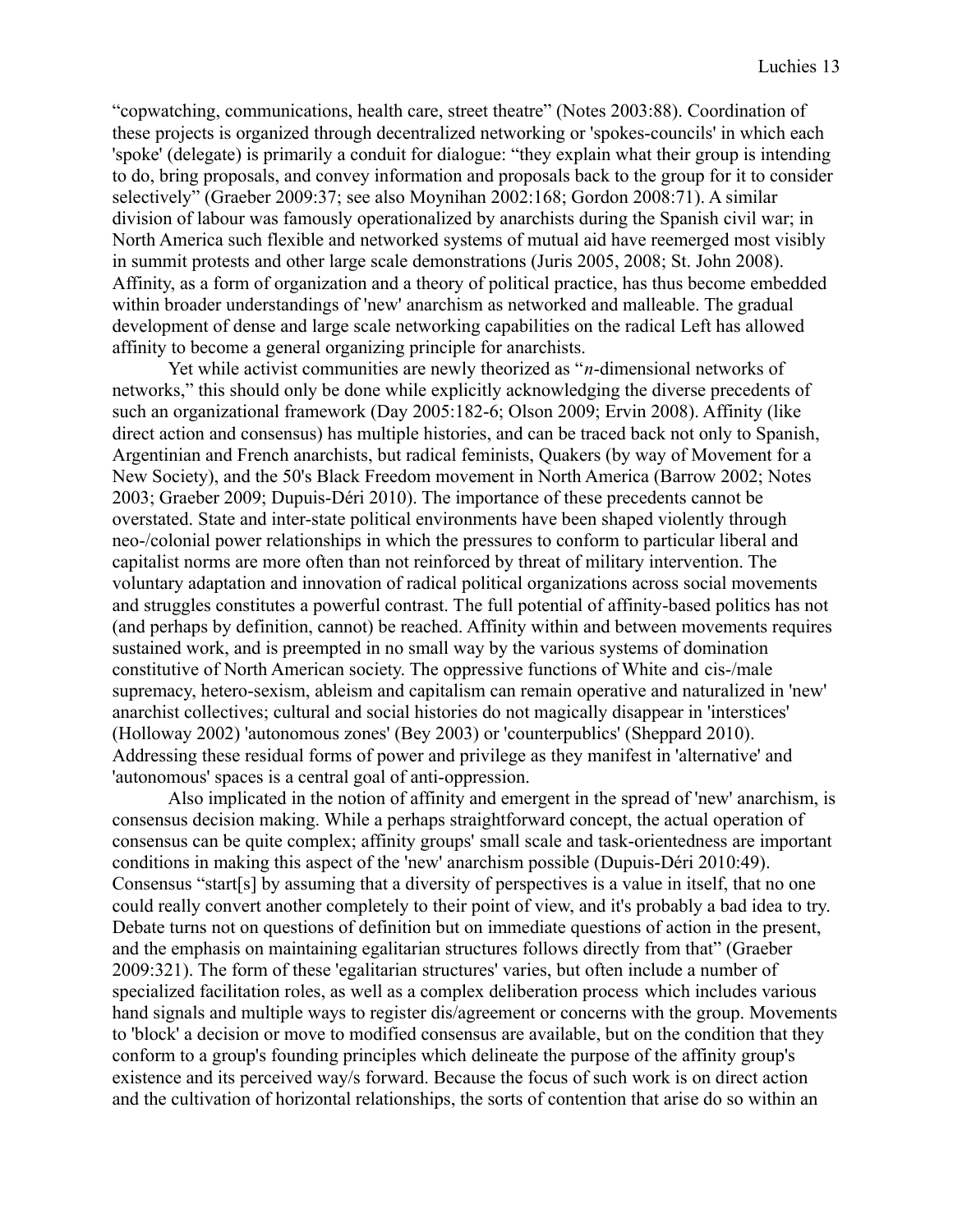already agreed upon political analysis and action plan. This means internal dialogue around antioppression analysis and practice may be rejected as superfluous to the groups' immediate aims. However, anarchists regularly invoke the prefigurative dimension of 'new' anarchism to frame affinity groups as political projects in themselves in addition to their putative goals. Through such work anti-oppression analysis and practice has become a key tenet of a range of 'new' anarchist political projects.

Consensus-based affinity groups are valued by a range of activists as sites for experimentation in prefiguration at a micro level. In addition to being an instrument of resistance to oppressive forces external to activists' communities, affinity groups also work intimately toward the realization of "alternative subjectivities and ways of being" (Day 2005:35). This is a function of the radical politics in which these groups are embedded and the intentional development of relationships that subvert naturalized hierarchies, bureaucratic or otherwise. One anarcha-feminist expresses this work in terms of bridging personal and political relationships, theorizing small groups as the primary space "[w]here psychological struggle intersects political involvement" (Levine 2002:65). Written in response to Freeman's (2002) now classic commentary on informal power dynamics in apparently 'structureless' feminist organizing, Levine draws attention to the role of small groups in addressing the perpetual need for 'consciousness-raising' around oppression in activist spaces. The emergence of anti-oppression practice in 'new' anarchist spaces is closely related to the work of 'consciousness-raising', which has been adapted and extended. Likewise, the work of radical feminists in developing practical skill sharing, consensus process and horizontal organization (Ferguson 1984:189) is important to current processes of anti-oppression. Complementary to the innovation of consciousness-raising as a political tool, the organizational and critical contributions of radical feminists have provided important resources for 'new' anarchists. The integration of this work into affinity groups' everyday operations "can build up the personal relationship of trust that facilitates the grieving, the sharing and the exorcisms of the psychological" (Ruby n.d. Anarcha). This sustained micro level work of reflection and relationship building is a core factor in taking anti-oppression and prefiguration efforts deeper than workshops and pedagogy. Anti-oppression is best viewed as emerging from a realization that it is not really 'performative' (Ahmed 2004: para. 11; see also Srivastava and Francis 2006:290), and requires much more than discursive and/or pedagogical intervention. Rather, in Ahmed's words: "race, like sex, [class, sexuality and ability] is sticky; it sticks to us, or we become 'us' as an effect of how it sticks, even when we think we are beyond it" (2004: para. 49). The communal wrestling with the effects of this stickiness and its impact on alternative building in 'new' anarchist spaces is the work of anti-oppression. As a 'new' anarchist project, it is filtered through affinity-group organization and direct action and consensus practices. Each of these have become important sites of anti-oppression struggle and through such struggle important sites for the intensification of the anti-authoritarian impulse central to 'new' anarchism.

## **Conclusion**

This paper has introduced anti-oppression as a grassroots project through which 'new' anarchists are innovating social movement practice. Embedded in the political organization of 'new' anarchism these activists are working to identify and eliminate the mechanics of power reproducing white and male supremacy, ableism, homophobia and transphobia, racism and classism within their movements. Through collaborative and cumulative practice they are building radically inclusive and empowering forms of political community. I have argued that this work of anti-oppression is a prefigurative project that through its day-to-day operation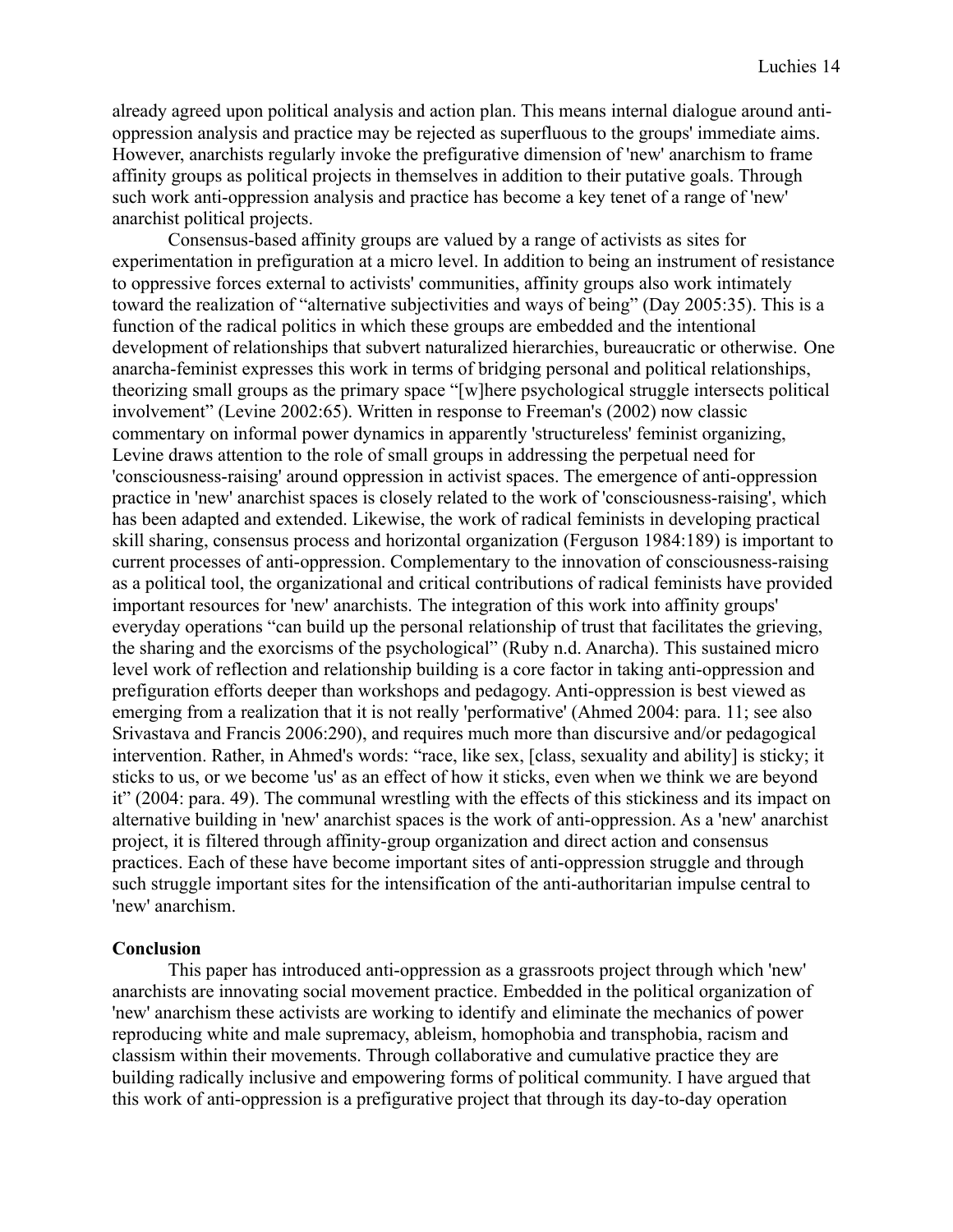constructs alternative ways of organizing and resisting together.

This paper began by theorizing the production and dissemination of anti-oppression through anti-authoritarian networks. It ends with the suggestion that the 'promise of prefiguration' so tantalizingly set forth in the title of this paper is right in front of us. It does not lie in some unrealized utopia marking the completion of anti-oppression or the realization of 'new' anarchism. While there is certainly a transformative and revolutionary element to the politics addressed above, it is the subversive and productive work of anti-oppression in the dayto-day that I wish to emphasize. The promise of prefiguration lies in the grassroots processes of building healthy and horizontal modes of resistance sensitive to oppression and exploitation. This is no small task. It requires ruthless and regular examinations of our personal and collective complicity with social structures of gender and race, sexuality, ability and class. It suggests a shift from vision to creation with the recognition that "social change is a process, and that our individual transformation and individual liberation is intimately interconnected with social transformation and social liberation" (Crass 2002b:97). Anti-oppression as articulated here is both critical and creative, and in its prefigurative work represents a powerful development in the struggle to analyze and resist domination.

## **References**

- Adkin, Laurie. "The Rise and Fall of New Social Movement Theory?" *Critical Political Studies: Debates and Dialogues from the Left.* Eds A. Bakan and E. MacDonald. Montreal: McGill-Queen's U Press, 2002. 281-318.
- Aguilar, Ernesto. "Breaking the Ice: Anarchist Men and Sexism in the Movement." *illvox.org*. Dec. 19, 2007. 5 sections. <http://illvox.org/2007/12/breaking-the-ice-anarchist-men-andsexism-in-the-movement/>
- Aguilar, Ernesto, Heather Ajani, Walidah Imarisha, and Angel González. "Anarchist People of Color Conference: Resistance, Community, and Renewal." *illvox.org*. Feb. 1, 2008. <http://illvox.org/2008/02/anarchist-people-of-color-conference-resistancecommunityand-renewal/>
- Ahmed, Sara. "Declarations of Whiteness: The Non-Performativity of Anti-Racism." *borderlands*. 3.2 (2004a): 59 paragraphs.
- Alchemy, Eleven O'clock. "Why I Broke Up with the Anarchist Community." *anarcha library*. 2009. Pamphlet. <http://anarchalibrary.blogspot.ca/2010/10/why-i-broke-up-withanarchist-community.html>
- *Anti-Mass: Methods of Organization for Collectives*. Pamphlet. Distro MH. n.d.
- Avrich, Paul and Barry Pateman. *Anarchist Voices: An Oral History of Anarchism in America*. Princeton: Princeton U Press, 1995.
- Barrow, Kai Lumumba. "Black Comeback." *The Global Activist's Manual: Local Ways to Change the World*. Eds. Mike Prokosch and Laura Raymond. New York: Nation Books, 2002. 145-51.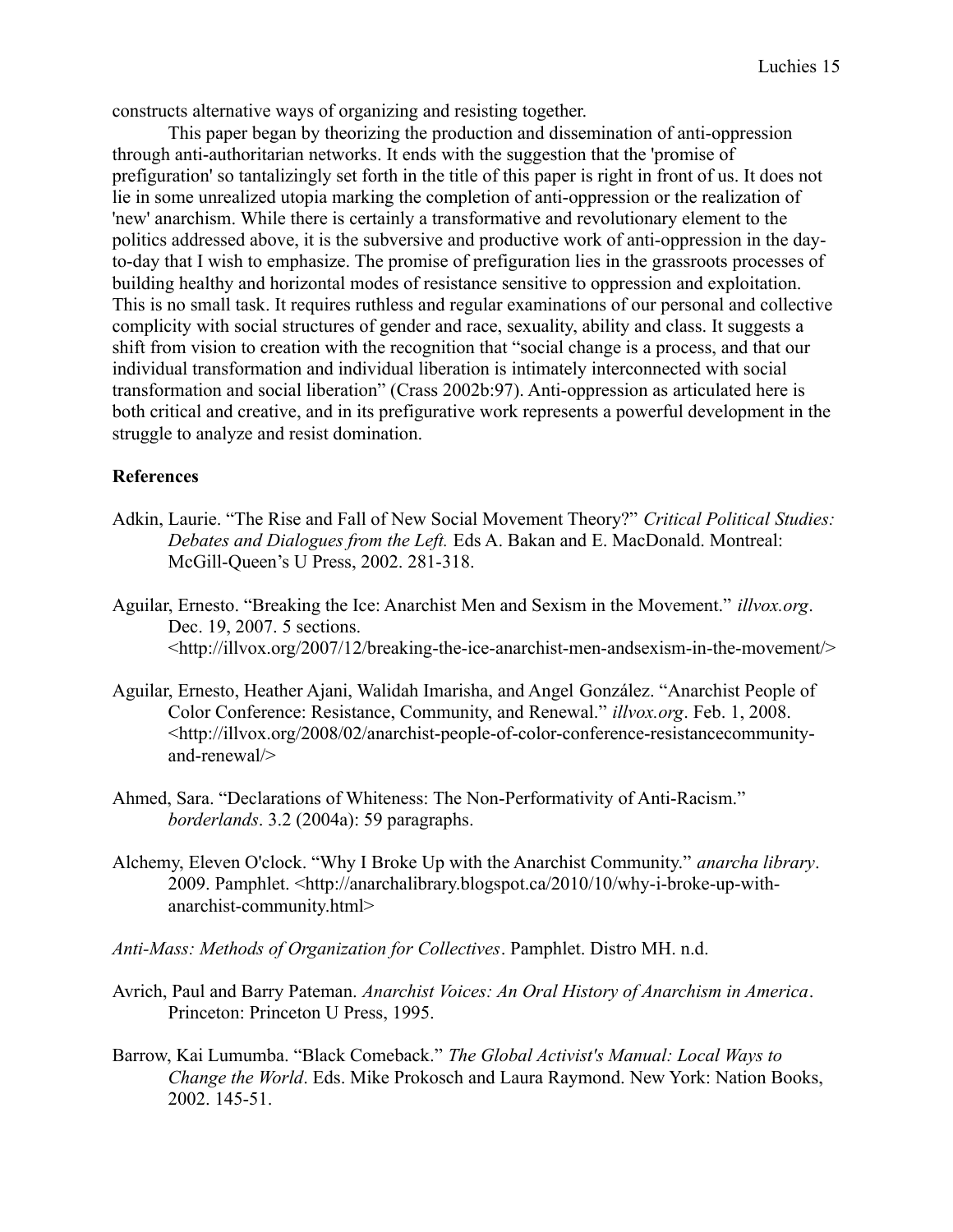- Bell, Brandi Lee-Ann. "Women-Produced Zines: Moving into the Mainstream." *Canadian Woman Studies*. 21.4 (2001): 56-60.
- Ben-Moshe, Liat, Dave Hill, Anthony J. Nocella II and Bill Templer. "*Dis-abling* Capitalism and an Anarchism of "Radical Equality" in Resistance to Ideologies of Normalcy." *Contemporary Anarchist Studies*. Eds. Randall Amster and Abraham DeLeon et al. New York: Routledge, 2009.113-122.
- Bevington, Douglas and Chris Dixon. "Movement-Relevant Theory: Rethinking Social Movement Scholarship and Activism." *Social Movement Studies*. 4.3 (2005): 185-208.
- Bey, Hakim. *T.A.Z. The Temporary Autonomous Zone, Ontological Anarchy, Poetic Terrorism*. 2 nd Ed. Brooklyn: Autonomedia, 2003.
- Blaug, Ricardo. "The Tyranny of the Visible: Problems in the Evaluation of Anti-institutional Radicalism." *Organization*. 6.1 (1999): 33-56.
- Brittan, Arthur. *Masculinity and Power*. New York: Basil Blackwell, 1989.
- Butler, Judith. *Gender Trouble: Feminism and the Subversion of Identity*. London: Routledge, 1990.
- Campbell, David. *Writing Security*. Minneapolis: U of Minnesota Press, 1998.
- Clarke, Nicki. "Reaching Across the Pavement." *Spunk Library: Anarchafeminism*. n.d. <http://www.spunk.org/texts/anarcfem/sp000836.txt>
- Collectif de Recherche sur l'Autonomie Collective. "Intersectionality, Anti-Oppression and Front-Line Struggles." Discussion paper submitted to *CRAC Retreat*. Quebec, 2011.
- Collins, Patricia Hill. *Black Feminist Thought: Knowledge, Consciousness, and the Politics of Empowerment*. New York: Routledge, 2000.
- Combahee River Collective. *A Black Feminist Statement*. April 1977. Pamphlet.
- Connell, R. W. *Masculinities*. 2nd ed. Berkeley: U of California Press, 2005.
- Conway, Aiden, Tom Keefer and Sharmeen Khan. "Editorial:Upping the Anti." *Upping The Anti*. 1 (Jan. 2006): 7-14.
- Correa, Jennifer G. "The Targeting of the East Los Angeles Brown Berets by a Racial Patriarchal Capitalist State: Merging Intersectionality and Social Movement Research." *Critical Sociology*. 37.1 (2011): 83-101.
- Crass, Chris. "Beyond the Whiteness Global Capitalism and White Supremacy." *The Global Activist's Manual: Local Ways to Change the World*. Eds. Mike Prokosch and Laura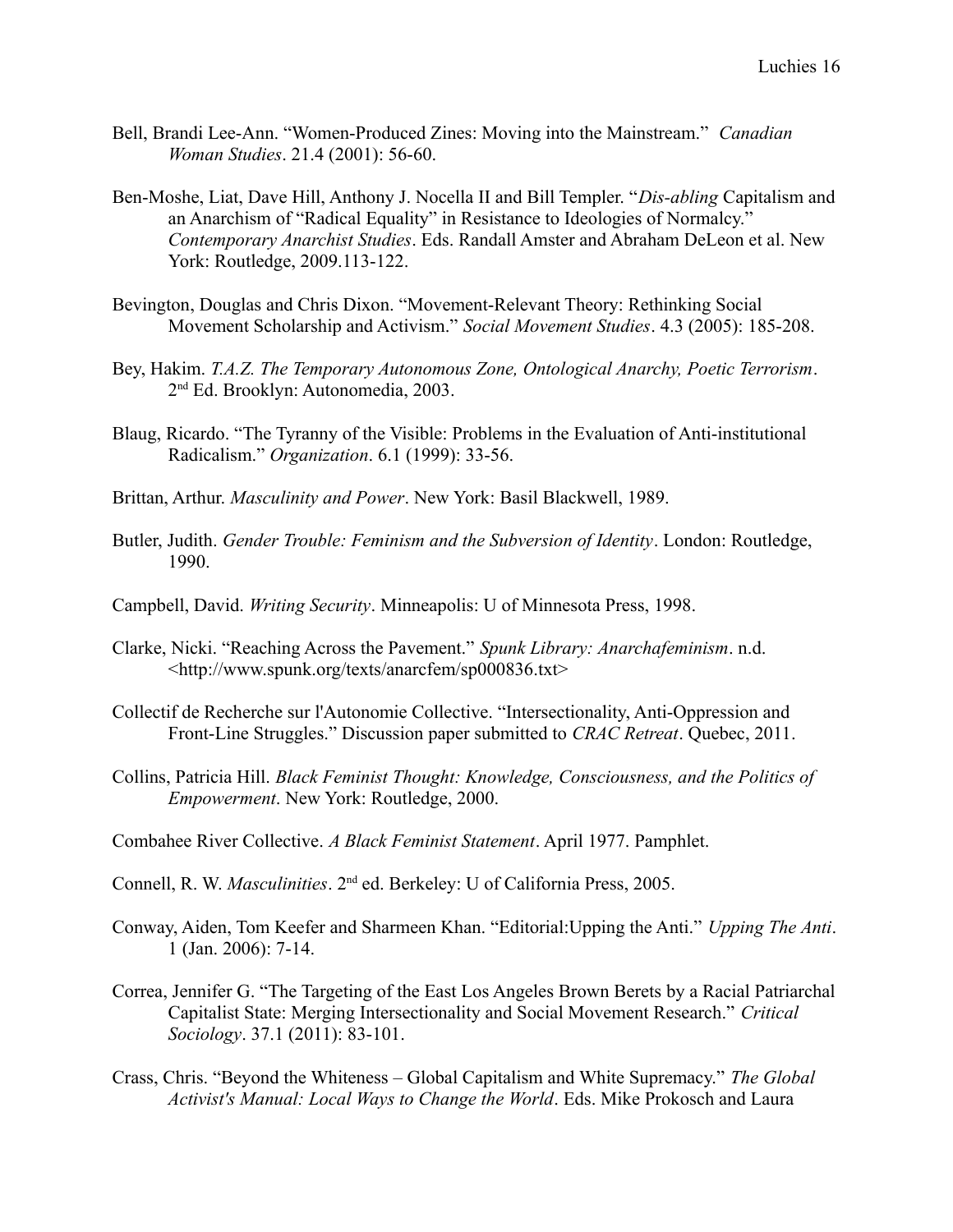Raymond. New York: Nation Books, 2002a. 89-95.

- Crass, Chris. "Tools for White Guys Who are Working for Social Change." *The Global Activist's Manual: Local Ways to Change the World*. Eds. Mike Prokosch and Laura Raymond. New York: Nation Books, 2002b. 96-7.
- Crass, Chris. "But We Don't Have Leaders." *Infoshop.org*. Feb. 6, 2006. 3 sections. <http://infoshop.org/rants/crass\_leaders.html>
- Crass, Chris and Geoff. "Let's Build Liberation." *Zcommunications.org*. Dec. 24, 2002. 7 sections <http://www.zcommunications.org/lets-build-liberation-by-chris-crass>
- Crenshaw, Kimberle. "Mapping the Margins: Intersectionality, Identity Politics, and Violence Against Women of Colour." *Identities*. Eds. Linda Alcoff and Eduardo Mendieta. Oxford: Blackwell, 2003. 175-200.
- Davis, Angela Y. *Women, Race & Class*. New York: Vintage Books, 1983.
- Day, Richard J.F. *Gramsci is Dead: Anarchist Currents in the Newest Social Movements*. Toronto: Between The Lines Press, 2005.
- Dixon, Chris. "Reflections on Privilege, Reformism, and Activism: A response to sasha k's "'Activism' and 'Anarcho-Purism'." *The Anarchist Library*. March 11, 2011. <http://theanarchistlibrary.org/HTML/chris-dixon-reflections-on-privilege-reformismand-activism-a-response-to-sasha-k-s-activism-an.lt.pdf>
- Duncombe, Stephen. *Notes from the Underground: Zines and the Politics of Alternative Culture*. Bloomington: Microcosm, 2008.
- Dupuis-Déri, Francis. "Anarchism and the Politics of Affinity Groups." *Anarchist Studies*. 18.1 (2010): 40-61.
- Eichhorn, Kate. "DIY Collectors, Archiving Scholars, and Activist Librarians: Legitimizing Feminist Knowledge and Cultural Production since 1990." *Women's Studies*. 29 (2010): 622-646.
- Eichhorn, Kate. "Sites unseen: Ethnographic Research in a Textual Community." *International Journal of Qualitative Studies in Education.* 14.4 (2001): 565-578.
- Ervin, Lorenzo Komboa. "Anarchism and Racism." *illvox.org*. June 24, 2008. 2 sections. <http://illvox.org/2008/06/anarchism-and-racism/>
- Ferguson, Kathy E. *Emma Goldman: Political Thinking in the Streets*. Toronto: Rowman & Littlefield, 2011.
- Ferguson, Kathy E. *The Feminist Case Against Bureaucracy*. Philadelphia: Temple U Press, 1984.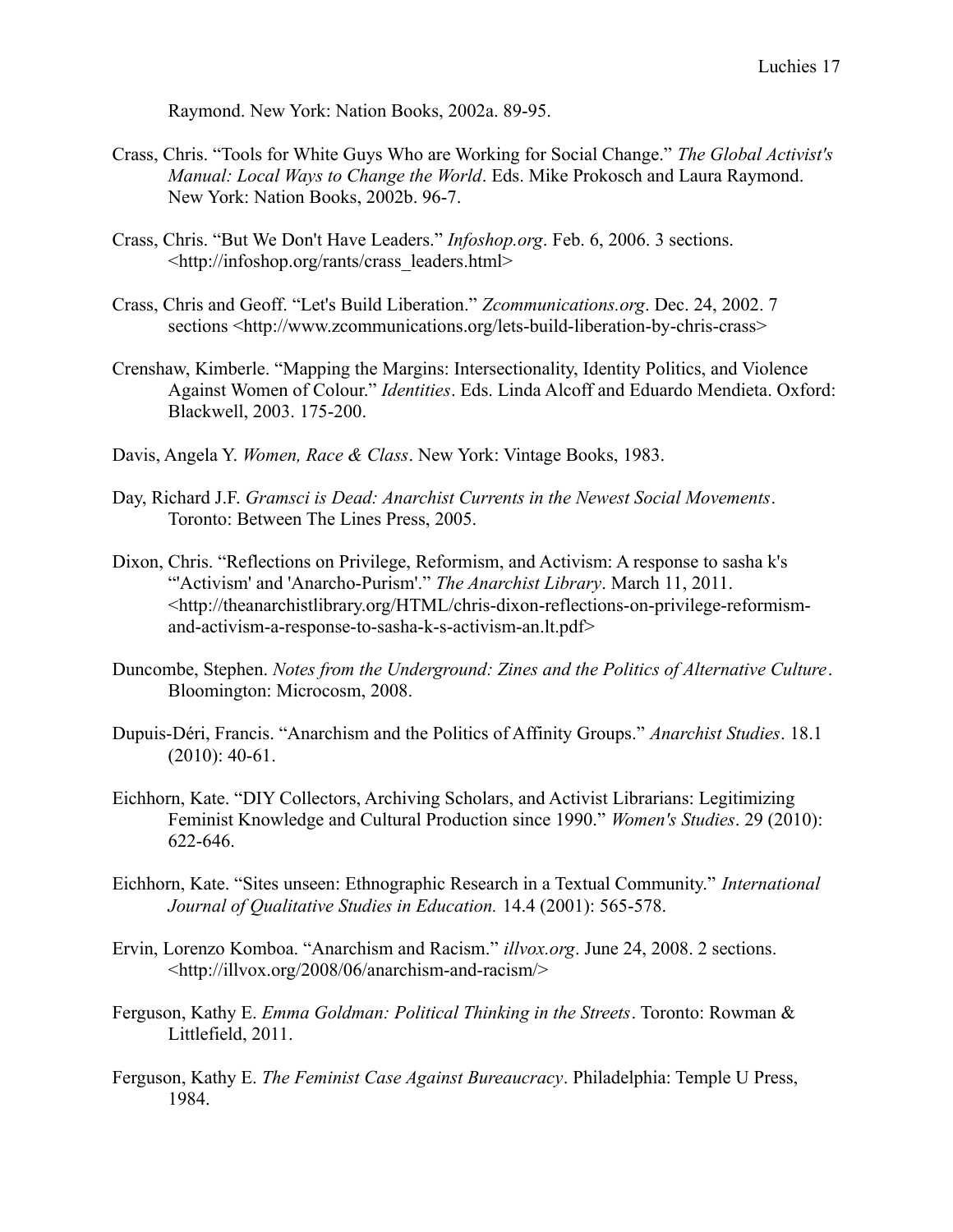Foucault, Michel. *The Archaeology of Knowledge*. London: Tavistock, 1972.

Foucault, Michel. *Power/Knowledge*. Toronto: Random House, 1977.

Foucault, Michel. *The History of Sexuality*. Vol 1. New York: Vintage, 1990.

- Freeman, Jo. "The Tyranny of Structurelessness." *Quiet Rumours: An Anarcha-Feminist Reader*. Dark Star Collective. San Francisco: AK Press, 2002. 54-61.
- *From Act Up to the WTO: Urban Protest and Community Building in the Era of Globalization*. Eds. Benjamin Shepard and Ronald Hayduk. New York: Verso, 2002.
- Gaarder, Emily. "Addressing Violence Against Women: Alternatives to State-Based Law and Punishment." *Contemporary Anarchist Studies*. Eds. Randall Amster et al. New York: Routledge, 2009. 46-56.
- G.C. and O.V. *The Question of Organization: A Recent Analysis*. Portland: Venemous Butterfly. Pamphlet. n.d.
- Gelderloos, Peter. "Lines in the Sand." *The Anarchist Library*. 2010.  $\langle$ http://anarchistnews.org/?q=node/12215 >
- Generation FIVE. *Toward Transformative Justice: A Liberatory Approach to Child Sexual Abuse and other forms of Intimate and Community Violence*. June 2007. <http://www.generationfive.org/downloads/G5\_Toward\_Transformative\_Justice.pdf>
- Goldrick-Jones, Amanda. "Pessimism, Paralysis, and Possibility: Crisis-Points in Profeminism." *The Journal of Men's Studies*. 9.3 (Spring 2001): 323-339.
- Gordon, Uri. *Anarchy Alive: Anti-Authoritarian Politics from Practice to Theory*. Ann Arbor: Pluto, 2008.
- Graeber, David. *Direct Action: An Ethnography*. Oakland: AK Press, 2009
- Graeber, David. *Fragments of an Anarchist Anthropology*. Chicago: Prickly Paradigm, 2004.
- Graeber, David. "The New Anarchists." *New Left Review*. 13. (Jan/Feb 2002): 61-73.
- Hardt, Michael and Antonio Negri. *Multitude: War and Democracy in the Age of Empire*. New York: Penguin, 2004.
- Hewitt-White, Caitlyn. "Direct Action against Poverty: Feminist Reflections on the Ontario Coalition Against Poverty Demonstration, June 2000." *Canadian Woman Studies*. 20.3 (2001): 186-90.

Highleyman, Liz. "Radical Queers or Queer Radicals?: Queer Activism and the Global Justice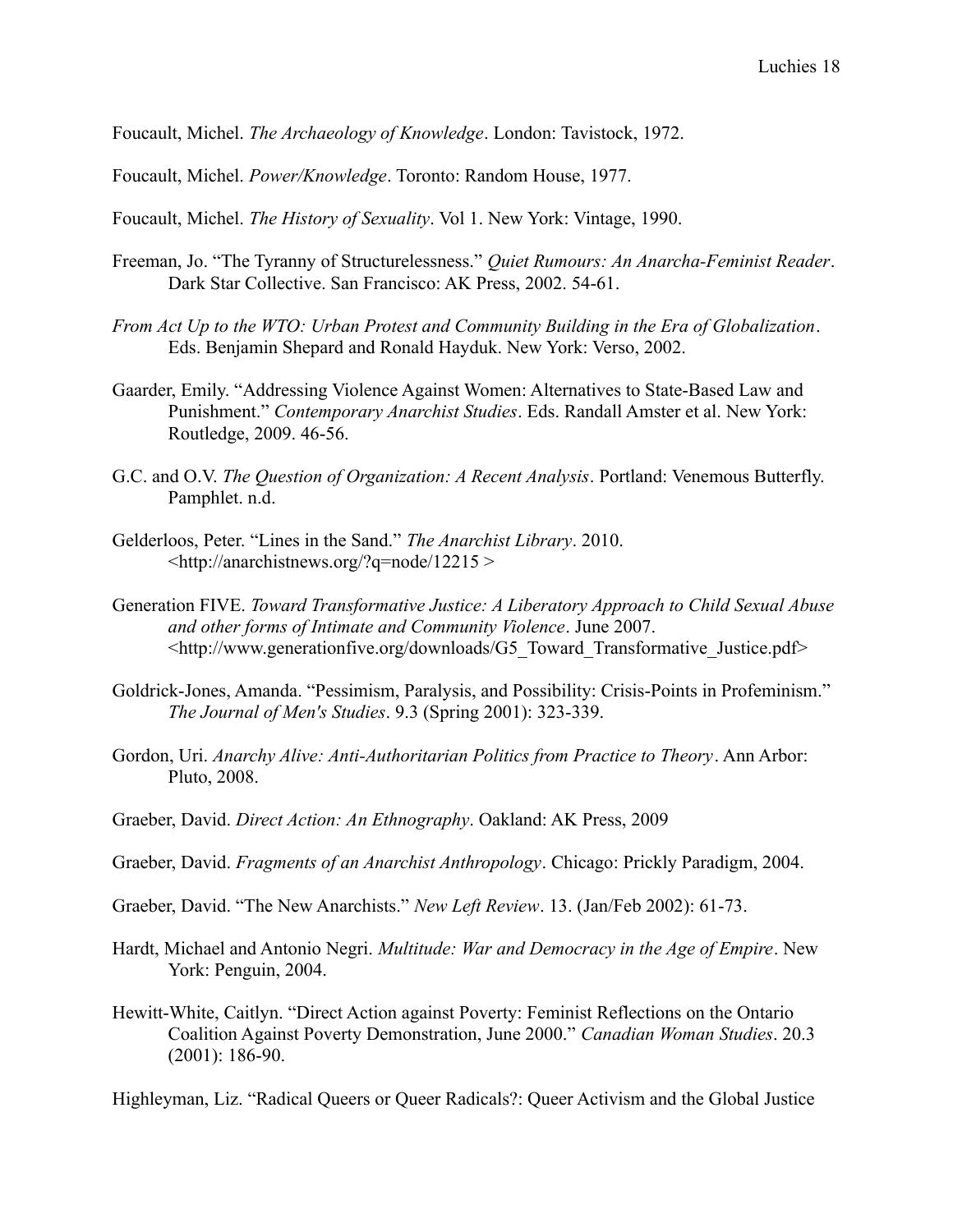Movement." *From Act Up to the WTO: Urban Protest and Community Building in the Era of Globalization*. Eds. Benjamin Shepard and Ronald Hayduk. New York: Verso, 2002. 106-121.

- Holloway, John. *Change the World Without Taking Power: The Meaning of Revolution Today*. Ann Arbor: Pluto, 2002.
- hooks, bell. "Choosing the Margin as a Space of Radical Openness." *Yearning: Race, Gender, and Cultural* Politics. Boston: South End Press, 1990. 145-153.
- hooks, bell. *Feminist Theory: From Margin to Center*. London: Pluto, 2000.
- INCITE! Women of Color Against Violence. *Gender Oppression, Abuse, Violence: Community Accountability Within The People of Color Progressive Movement*. July 2005.
- Jeppesen, Sandra. *DIY Zines and Direct-Action Activism in Canada*. Paper presented at the annual meeting of the International Communication Association. Singapore, Jun 22, 2010a. <http://www.allacademic.com/meta/p404373\_index.html>
- Jeppesen, Sandra. "Queer Anarchist Autonomous Zones and Publics: Direct Action Vomiting against Homonormative Consumerism." *Sexualities*. 13.4 (2010b): 463-478.
- Juris, Jeffrey S. "Performing Politics: Image, Embodiment, and Affective Solidarity During Anti-Corporate Globalization Protests." *Ethnography*. 9.1 (2008): 61-97.
- Juris, Jeffrey S. "The New Digital Media and Activist Networking within Anti-Corporate Globalization Movements." *Annals of the American Academy of Political and Social Science*. 597.1 (2005): 189-208.
- Khan, Sharmeen, Kirat Kaur, Junie Désil and Gary Kinsman. "Roundtable on Anti-Oppression Politics in Anti-Capitalist Movements." *Upping The Anti*. 1 (Jan. 2006): 79-91.
- Knoch, Tom. *Organizing Communities: Building Anarchist Grassroots Movements*. Pamphlet. n.d.
- LA COiL. *So That We May Soar: Horizontalism, Intersectionality, and Prefigurative Politics*. Pamphlet. n.d.
- Levine, Cathy. "The Tyranny of Tyranny." *Quiet Rumours: An Anarcha-Feminist Reader*. Eds. Dark Star Collective. San Francisco: AK Press, 2002. 63-66.
- Love and Rage Liberation Core. *Love & Rage Anti-Oppression and Safe(r) Space Guidelines*. February 28, 2011. <http://loveandragecollective.tumblr.com/>
- Maeckelbergh, Marianne. "Doing is Believing: Prefiguration as Strategic Practice in the Alterglobalization Movement." *Social Movement Studies*. 10.1 (2011): 1-20.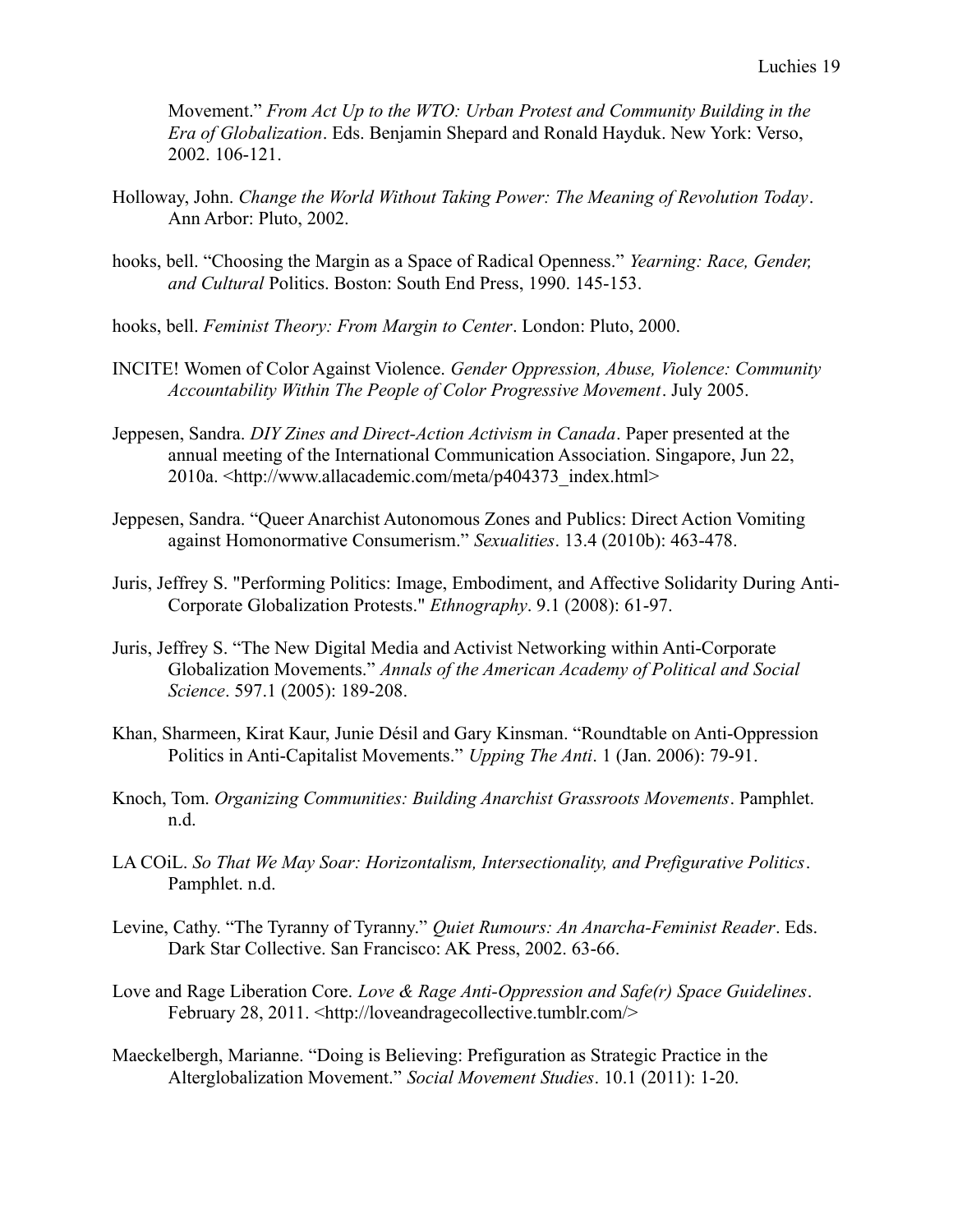- Martinez, Elizabeth 'Betita'. "Where Was the Color in Seattle?" *The Global Activist's Manual: Local Ways to Change the World*. Eds. Mike Prokosch and Laura Raymond. New York: Nation Books, 2002. 80-85.
- Miriam & Ali. "Listen Anarchist!: Sexism in the Movement." *Sallydarity*. n.d. 7 sections <http://www.anarcha.org/sallydarity/listenanarchistsexism.html>
- Mouffe, Chantal and Ernesto Laclau. *Hegemony and Socialist Strategy: Towards a Radical Democratic Politics*. London: Verso, 2001.
- Moynihan, Denis. "Using Direct Action Effectively." The Global Activist's Manual: *Local Ways to Change the World*. Eds. Mike Prokosch and Laura Raymond. New York: Nation, 2002. 161-169.
- Neocleous, Mark. *Critique of Security*. Montreal: McGill-Queen's U Press, 2008.
- Nomous, Otto. "Race, Anarchy and Punk Rock: The Impact of Cultural Boundaries Within the Anarchist Movement." *illvox.org*. 22 Jun. 2007. <http://illvox.org/2007/06/race-anarchyand-punk-rock-the-impact-of-cultural-boundaries-within-the-anarchist-movement/>
- Nopper, Tamara K. "Activist Scenes are No Safe Space for Women: On the Abuse of Activist Women by Activist Men." *Infoshop.org*. 05 Feb. 2005. <http://news.infoshop.org/article.php?story=20050205095954836>
- Notes From Nowhere. *We Are Everywhere*. New York: Verso, 2003.
- Olson, Joel. "The Problem with Infoshops and Insurrection: US Anarchism, Movement Building, and the Racial Order." *Contemporary Anarchist Studies*. Eds. Randall Amster et al. New York: Routledge, 2009. 35-45.
- Ostrander, Susan A. "Gender and Race in a Pro-Feminist, Progressive, Mixed-Gender Organization." *Gender and Society*. 13.5 (1999): 628-642.
- Piven, Francis Fox and Richard A. Cloward. *Poor People's Movements: Why They Succeed, How They Fail*. New York:Vintage Books, 1979.
- Poster, Winifred R. "The Challenges and Promises of Class and Racial Diversity in the Women's Movement: A Study of Two Women's Organizations." *Gender and Society*. 9.6 (Dec. 1995): 659-679.
- Principle, Peter. "Anarchism, Heterosexism and Secular Religions." April 6, 1998. 8 sections. <http://www.zpub.com/notes/an1.html>
- Razack, Sherene H. *Casting Out: The Eviction of Muslims from Western Law & Politics*. Toronto: U of T Press, 2008.

Razack, Sherene H. "When Place Becomes Race." *Race, Space, and the Law: Unmapping a*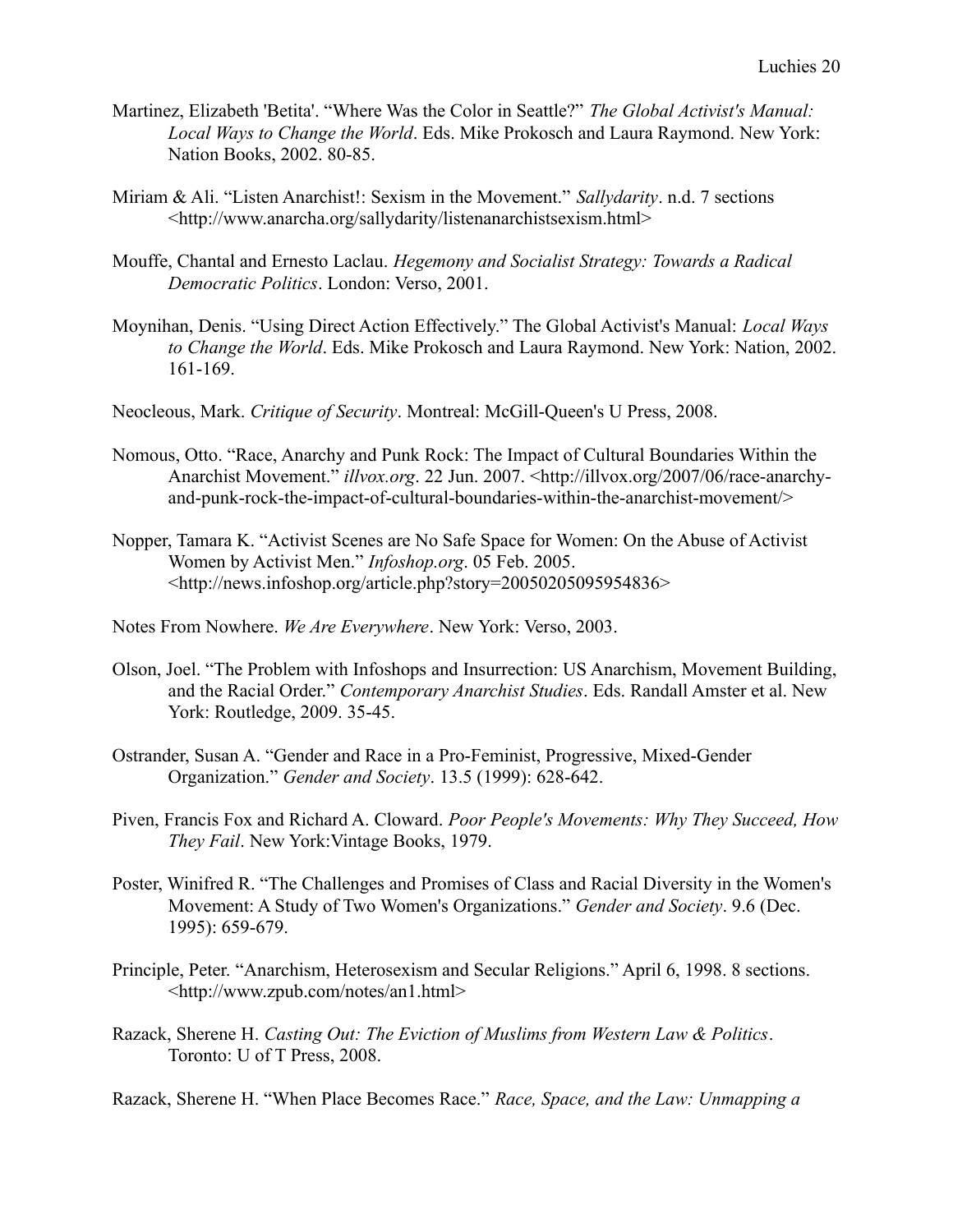*White Settler Society*. Ed. Sherene H. Razack. Toronto: Between the Lines, 2002. 1-20.

- Ross, Andrew. "The Great White Dude." *Constructing Masculinity*. Eds. Maurice Berger and Brian Wallis et al. New York: Routledge, 1995. 167-175.
- Ruby, Flick. "Anarcha-Feminism." *Spunk Library: Anarchafeminism*. n.d. <http://spunk.org/texts/anarcfem/sp001066.txt>
- Ruby, Flick. "Anger Love Rave." *Spunk Library: Anarchafeminism*. n.d. <http://spunk.org/texts/anarcfem/sp001065.txt>
- Russell, Marta. "The Social Movement Left Out." *School of the Americas Watch*. n.d. <http://soaw.org/print\_article.php?id=828>
- Schantz, Jeff. *Constructive Anarchy: Contemporary Anarchism in Action*. San Francisco: Free Press, 2006.
- Shannon, Deric and Abbey Willis. "Theoretical Polyamory: Some thoughts on Loving, Thinking, and Queering Anarchism." *Sexualities*. 13.4 (2010): 433-443.
- Shannon, Deric and J. Rogue. *Refusing to Wait: Anarchism and Intersectionality*. Fordsburg: Zabalaza Books. n.d.
- Shepard, Benjamin. "Bridging the Divide Between Queer Theory and Anarchism." *Sexualities*. 13.4 (2010): 511-527.
- Smith, Andrea. *Conquest: Sexual Violence and American Indian Genocide*. Cambridge: South End Press, 2005.
- Srivastava, Sarita and Margot Francis. "The Problem of Authentic Experience and Storytelling in Anti-Racist and Anti-Homophobic Education." *Critical Sociology*. 32.2-3 (2006): 275- 307.
- St. John, Graham. "Protestival: Global Days of Action and Carnivalized Politics in the Present." *Social Movement Studies*. 7.2 (2008): 167-190.
- Stoler, Ann Laura. *Race and the Education of Desire: Foucault's History of Sexuality and the Colonial Order of Things*. London: Duke U Press, 1995.
- Thomas. *Anarchist Accountability*. Fordsburg: Zabalaza Books. n.d.
- Threat, Alphabet. "What it is to be a Girl in an Anarchist Boys Club." *Spunk Library: Anarchafeminism*. n.d. <http://www.spunk.org/texts/anarcfem/sp000168.html>
- Tov, Molly. "A Message to "Anarchist" Men, And Then Some." *Spunk Library: Anarchafeminism*. n.d. <http://www.spunk.org/texts/anarcfem/sp000060.html>